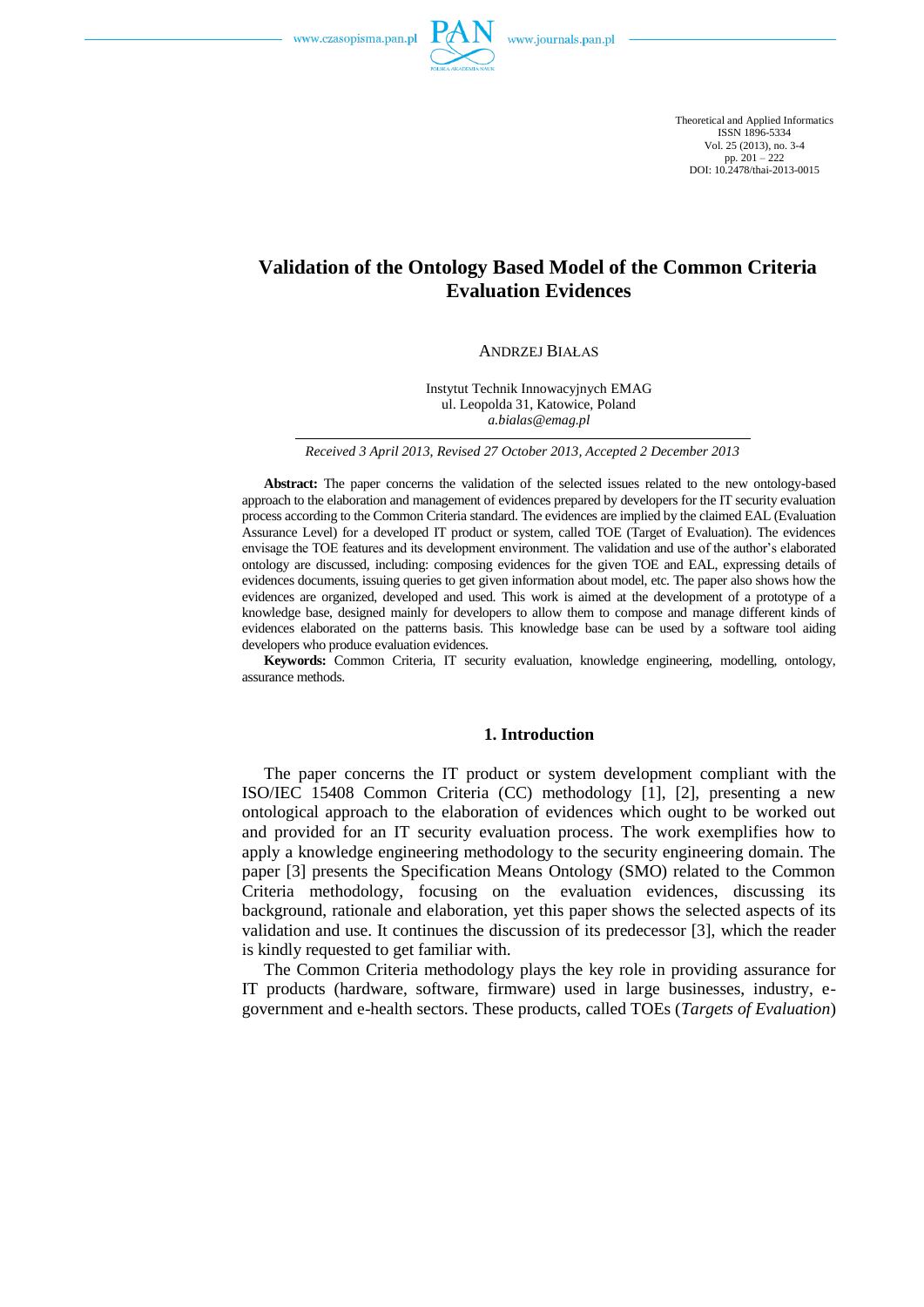

are rigorously elaborated, tested, analysed, documented, and their security is evaluated and certified by independent bodies.

The assurance is measurable with the special scale i.e. the EAL scale (*Evaluation Assurance Level*) in the range from EAL1 (min) to EAL7 (max). The TOE developers should provide evidences that the TOE meets the claimed EAL requirements described in Part 3 of the standard [1]. The elaboration of evidences for the given TOE should reflect the rigour derived from the declared EAL, as well as the features of the IT product, character of the development, manufacturing and operational environments.

The way from the particular EAL requirements to the structured documents presenting evidences is not easy and requires common understanding of terms, mastering many interrelated details, specialised know-how and generally – knowledge and experiences. This situation causes many problems for IT developers.

The objective of the works presented in [3] and in this paper is to improve the elaboration of evidences provided for the evaluation process, using advantages and possibilities brought by the ontological approach. The improvement generally concerns: better formalization and preciseness, possible software support, and domain knowledge management of CC compliant IT development processes. This allows to define structure and contents of evidences implied by the given EAL.

The paper includes five main sections. Section 2 contains a very short introduction to the applied here ontological approach. Section 3 characterizes concisely the domain of the discussed ontology, i.e. CC compliant IT security development- and TOE development processes. Section 4 resumes current works on the validated Specification Means Ontology. The most important is section 5, exemplifying how the evidences can be composed with the use of this ontology and how the data can be retrieved from the related knowledge base.

## **2. Ontological approach**

The ontology, a key term of knowledge engineering, represents explicit formal specifications of a set of concepts within a domain of knowledge and the relationships between those concepts [4]. In this paper and in [3] the domain of knowledge is defined as "Common Criteria compliant IT security development and evaluation". This domain can be considered as a subdomain of a broader "security engineering and information security" domain.

Ontology classes represent the mentioned concepts. A class can be considered as a set of similar primitives called instances. The class may have subclasses, which are more specific than the class itself (superclass). The classes may have different attributes or features called properties. The properties may have restrictions assigned.

To define and edit the ontology and the related knowledge base, the Protégé Ontology Editor and Knowledge Acquisition System developed at Stanford University [5] will be used. Please note that this editor use older equivalent terms – "individual" instead of "instance" and "slot" instead of "property". The considered ontology is expressed by the OWL language, precisely OWL-DL (*DL – Description Logics*) which allows automatic reasoning. OWL (*Web Ontology Language*) is supported by the World Wide Web Consortium (W3C). The review of current researches related to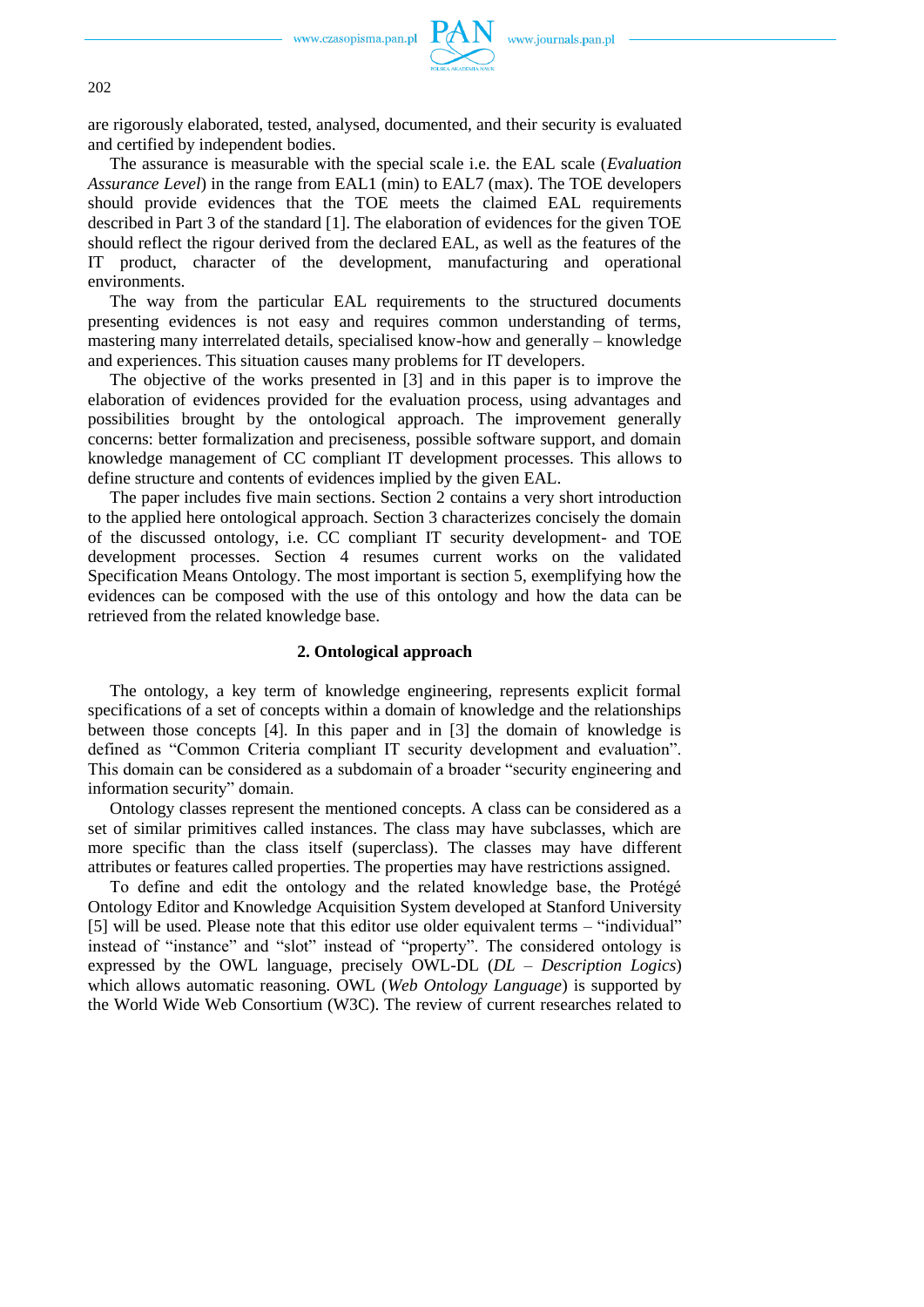similar ontologies, especially related to the Common Criteria methodology, was presented in the paper [3]. The conclusions is that none of these researches encompasses the entire CC-related development and evaluation processes in a holistic way and none of them considers composing and management of the required Common Criteria evidences.

# **3. Considered domain of knowledge**

The considered domain of knowledge encompasses three CC-related processes [3]:

- IT security development process, aimed at the security target (ST) specification work out, which includes the TOE security functions (TSF);
- TOE development process, focused on the elaboration of an IT product or system and its evaluation evidences, justifying that these security functions are implemented at the claimed EAL;
- IT security evaluation and certification performed by an independent body; it is the assessment of the ST, evidences and the TOE against security assurance criteria in order to answer if EAL is met.

Currently only the first two processes are covered by the discussed here Specification Means Ontology (SMO).

The basic version of the IT security development process includes:

- 1. Preparing the ST introduction which contains different identifiers and informal descriptions of the TOE;
- 2. Security problem defining (SPD); SPD specifies threats, OSPs (organizational security policies) and assumptions;
- 3. Solving this problem by specifying security objectives (SO) for the TOE and its development – and operational environments;
- 4. Working out the security functional requirements (SFRs) specification on the security objectives basis and a set of security assurance requirements (SARs) which are derived mainly from the declared EAL (please note: EALs are predefined packages of SARs);
- 5. Preparing the TOE summary specification (TSS), containing the security functions (SF) derived from the SFRs that should be implemented in the IT product or system.

The developed security functions are implemented within the TOE according to the rigour and details implied by the claimed EAL. The EAL is not only an assurance measure but also a harmonized collection of SAR components. The TOE development process encompasses the elaboration of different documents playing the role of evaluation evidences. Each evidence is implied by the assurance component of the given assurance family. The families are grouped by the assurance classes:

- ADV (*Development*) class concerns evidences dealing with the TOE architecture, functional specification, design, implementation and security policy;
- ALC (*Life cycle support*) class concerns evidences dealing with the configuration management, life cycle, product delivery, development process security, used tools, flaw remediation;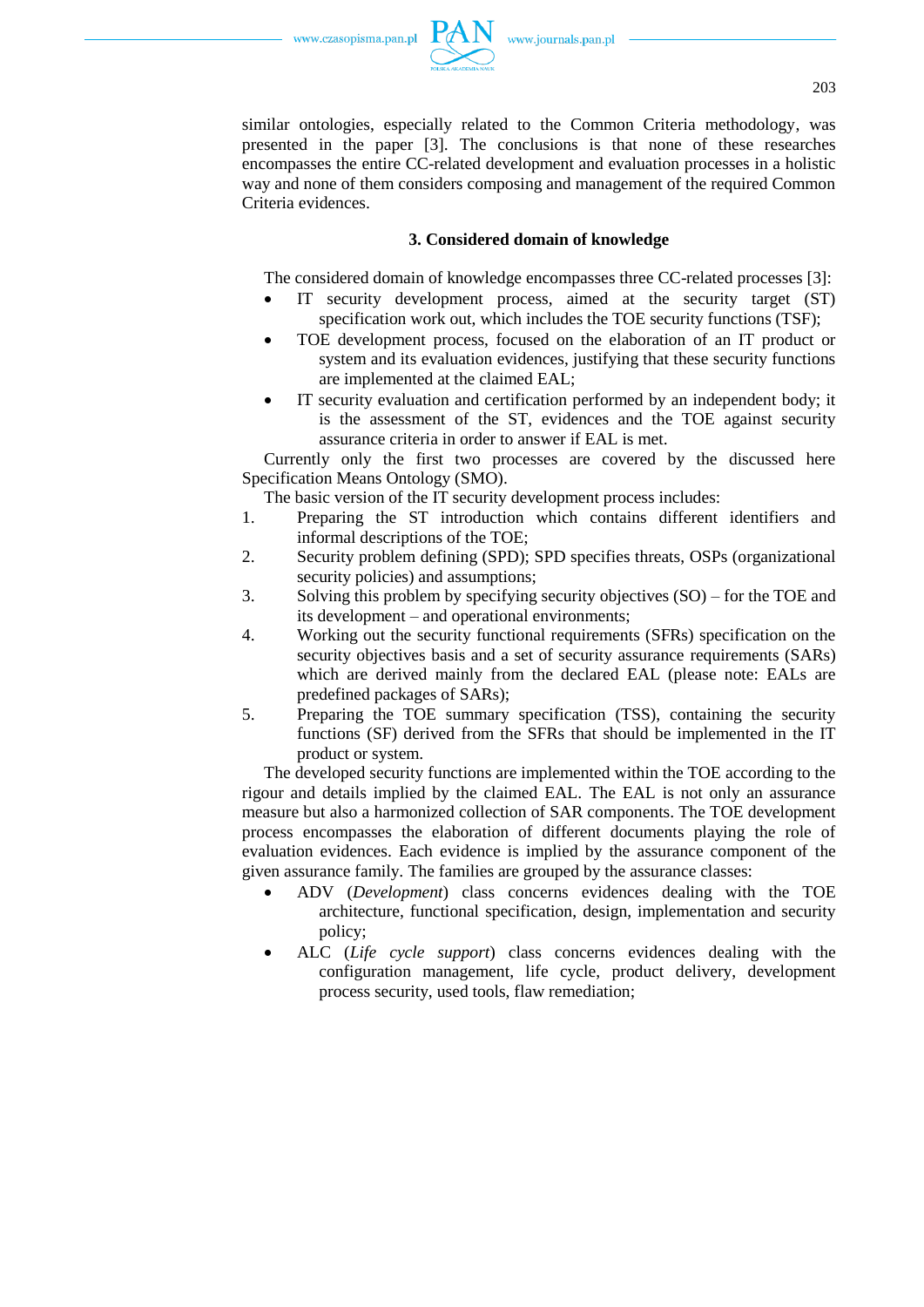

- ATE (*Tests*) class implies the tests specification, test depth and coverage evidences;
- AGD (*Guidance documents*) specifies evidences related to the product manuals and procedures;
- AVA (*Vulnerability assessment*) requires a proper vulnerability analysis of the IT product and its development environment.

In practice the evidences implied by SARs of the given EAL encompass different kinds of documents, e.g.: user's and technical documentation, tests, procedures, reports from analyses, documented behaviour, system records, etc. Some evidences concern directly the TOE while the others its development-, manufacturing- or operational environments.

# **4. Specification Means Ontology – short information**

The Specification Means Ontology (SMO) was discussed in the paper [3], for this reason only the basic information will be provided to help the readers understand the below presented ontology validation issues.

The following important classes (subclasses of the standard ontology class owl:Thing) or groups of classes were defined for SMO:

- AuxiliaryConcept class, which usually represents enumerative subclasses whose instances are mainly used for knowledge organization and retrieving;
- CCSecComponent class, which expresses security requirements: assurance requirements – SAR (SARComponent) and functional requirements – SFR (SFRComponent) defined in [1] and discussed in [6-8];
- EnhancedGeneric class, which represents enhanced generics used as specification items for development stages other than the security requirements elaboration (i.e. items for: assets, subjects, threats, security policies, assumptions, security objectives and security functions), defined previously for the ITSDF framework [9-11] and discussed in [6-8];
- group of classes concerning evidences discussed here; EvidenceDoc, representing the TOE evidences as a whole and integrating their family evidences elaborated for particular assurance families (expressed by the FamilyEvidence class) on the patterns basis (expressed by the EvidenceTemplate subclasses) and with the use of guidance documents (expressed by the EvidenceGuide subclasses); these issues are discussed in this paper;
- group of classes which refer to particular kinds of security specifications [1] (SecurityTarget, ProtectionProfile, LowAssST, LowAssPP) and their parts (ST\_PP\_Part), e.g.: SecProblemDef, the SecObjectives, SecRequirem, TSS\_TOESumSpec, defined in [12] and currently integrated with SMO.

The AuxiliaryConcept subclasses are varied. For example, one of its subclasses is EAL. It contains EALs definitions as instances (EAL1, EAL1plus,

204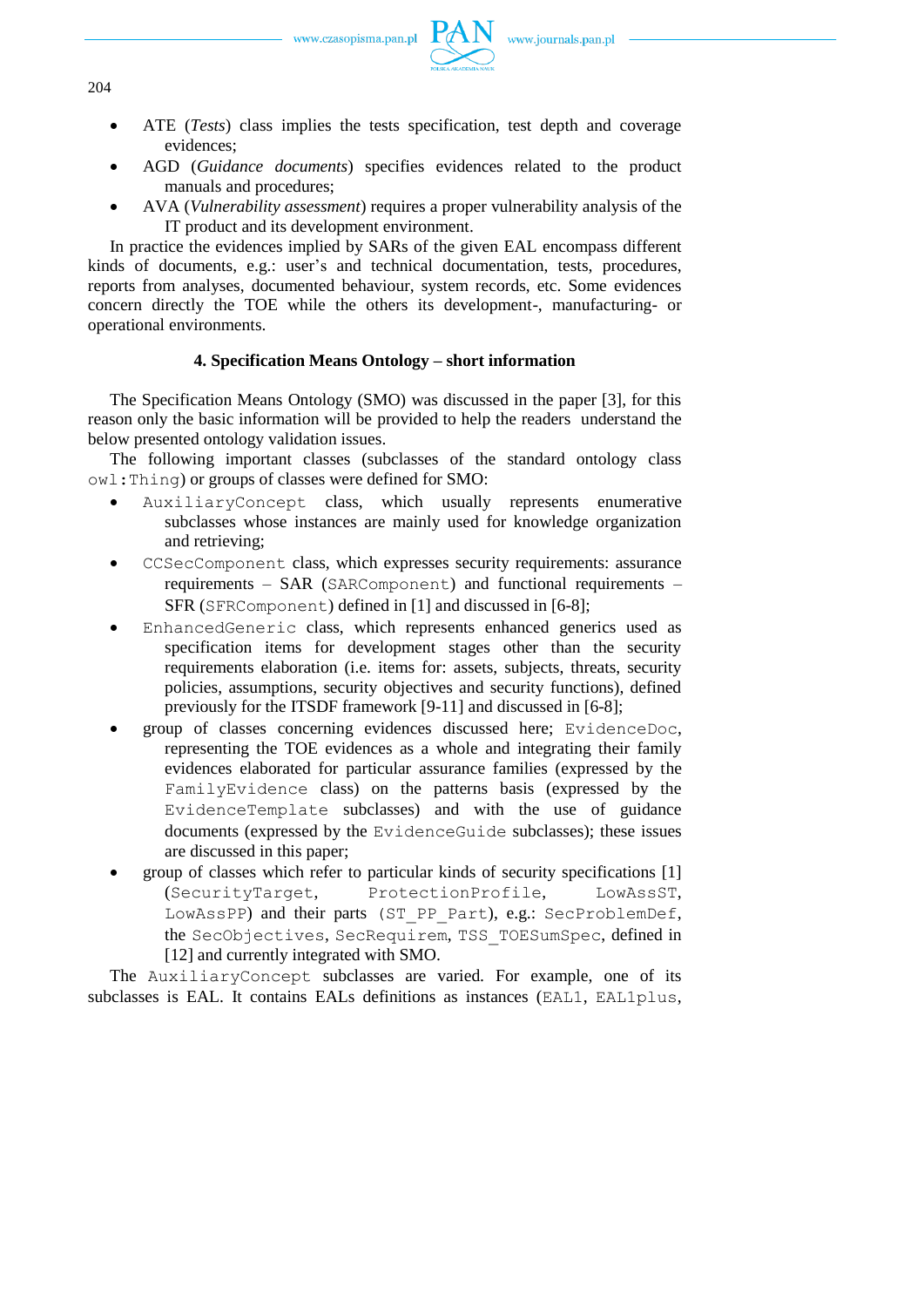

EAL2, … EAL6plus, EAL7). The Project subclass of AuxiliaryConcept has instances related to the particular TOE projects carried out with the use of the SMO ontology, e.g. here discussed *MyFirewall* project.

Since the evidences are implied by SARs, it is necessary to discuss them briefly. SARComponent encompasses all CC assurance classes ([1]/Part 3): ADVClass, AGDClass, ALCClass, etc. Each CC assurance class has its CC assurance families, e.g. ADVClass has ADV\_ARC, ADV\_FSP, ADV\_IMP, etc. The hierarchy of SFRs is expressed in a similar way.

The evidence documentation for an IT product or system with respect to the declared EAL is represented by the instance of the EvidenceDoc class. This instance integrates evidences implied by particular assurance families, which are expressed by the FamilyEvidence subclasses (exactly: by their instances): ADV\_ARC\_EAL, ADV\_FSP\_EAL, ADV\_IMP\_EAL, …, AVA\_VAN\_EAL, OptEvid\_ALC\_FLR, OptEvid\_SAR\_OTHER classes. The latter two subclasses of FamilyEvidence have special meaning. The OptEvid ALC FLR class expresses flaw remediation requirements that can be included optionally for any EAL, while OptEvid SAR OTHER represents evidences added by developers for the user's defined SARs.

The family evidences are elaborated on the basis of patterns, expressed by the EvidenceTemplate subclasses, while the EvidenceGuide subclasses express guidelines how to use these patterns.

Three kinds of standard properties [4-5] are used:

- object (called also "instance-type") properties, expressing "complex properties", i.e. relationships between an individual member (instance) of the given class (the object) and other instances; e.g. when the given instance points to other instances or consists of other instances; examples: the assignedToProject property specifies a project name (Project class range) to which the given ontology item belongs (in this case the domain encompasses almost all ontology classes), the hasBasicEvidence property assigns assurance family evidences (FamilyEvidence range) to the composed set of evidences for the TOE (Evidences domain);
- data-type properties, expressing "simple properties" or "attributes", i.e. intrinsic or extrinsic properties of the instances of the most elementary classes; the data type used for this property can be any of those commonly used in modelling or programming, e.g.: integer, byte, float, time, date, enumeration, string; examples: the hasComments property, representing verbal notes (the range string) added to instances of some classes related to evidences (in this case a domain is a sum: EvidenceDoc or FamilyEvidence or EvidenceGuide), the properties: hasTitle, fileName, fileLocation (domain: EvidenceDoc or FamilyEvidence or EvidenceTemplate or EvidenceGuide and the range string) are used to reference external documents;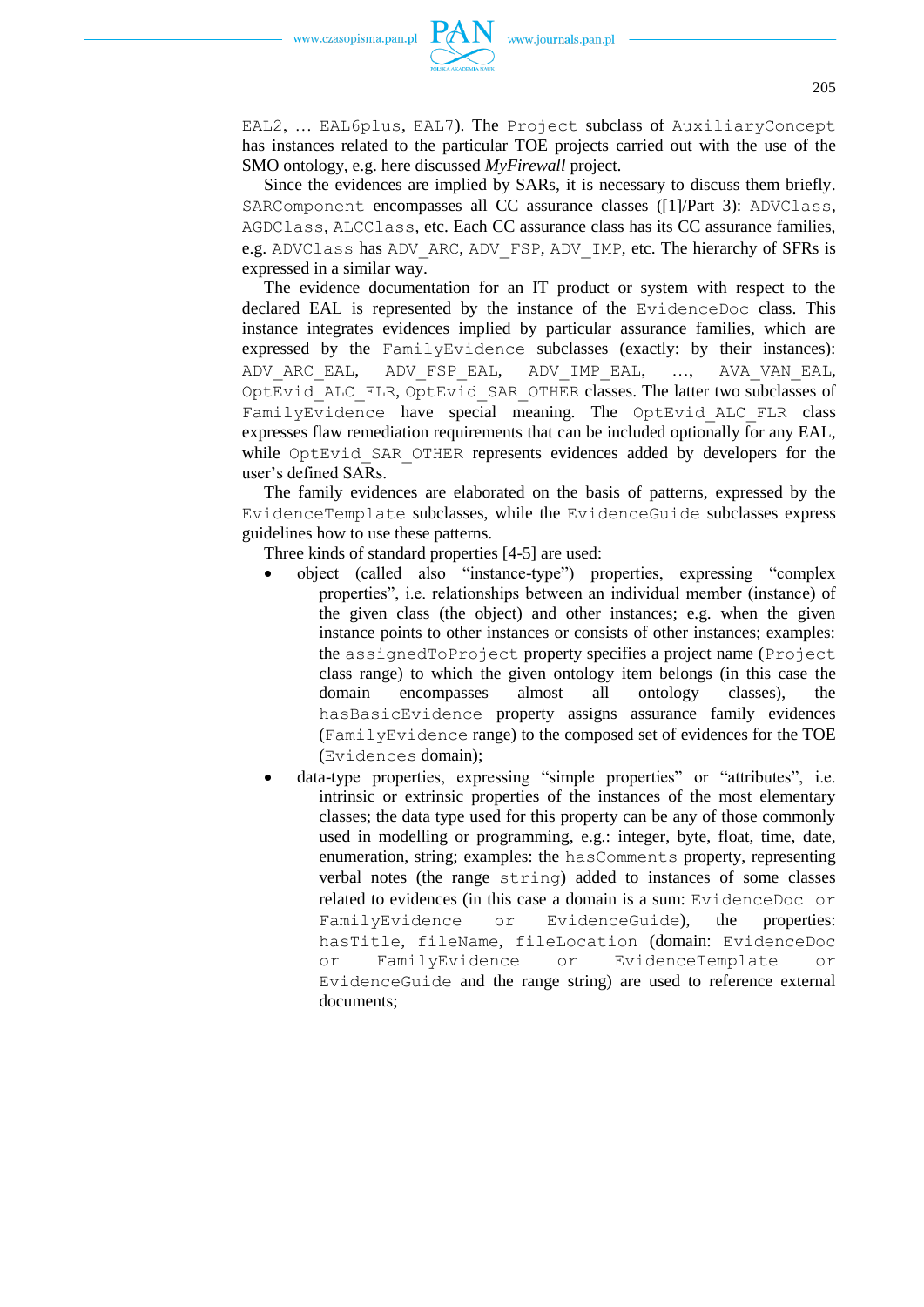

 annotation properties expressing the meaning of the given class, RDF-based and used to document different ontology items (classes, properties, instances); example: the rdfs:comment property gives more explanation of the given ontology item.

In the SMO ontology instances belong to the lowest levels of the class hierarchy and contain: functional components, assurance components, enhanced generics and the discussed here evidences. For each class, representing assurance family evidences (ADV\_ARC\_EAL, ADV\_FSP\_EAL, ADV\_IMP\_EAL, …, AVA\_VAN\_EAL), appropriate instances are created. For example, the ADV\_FSP\_EAL class has the following instances: ADV\_FSP\_EAL\_1 (for EAL1), ADV\_FSP\_EAL\_2 (for EAL2), ADV\_FSP\_EAL\_3 (for EAL3), ADV\_FSP\_EAL\_4 (for EAL4), ADV\_FSP\_EAL\_5 (for EAL5 and EAL6) and ADV\_FSP\_EAL\_7 (for EAL7).

# **5. Using SMO to compose evidences – selected issues concerning the ontology validation**

The Security Means Ontology is complex and comprises a few subdomains. The SMO validation focused on the ST elaboration was discussed in earlier works [6-8], but this paper concerns the validation focused on evaluation evidences.

The SMO development process will be exemplified by some issues concerning the SMO ontology validation with the use of the Protégé tool based on a project about a simple firewall system (*MyFirewall* project). The *MyFirewall* project specified in Appendix E of the monograph [11] was developed on the basis of "Annex D Worked Example: Firewall PP and ST" [20].

The evidences concern the implementation of the TOE security functions at the claimed EAL, so in the first step it is demonstrated how these functions are identified and how an EAL for them is declared. In the second step, the composition of TOE evidences is discussed, i.e. how the evidences items of particular assurance families are sampled together for the TOE and a given EAL with the possibility to add and/or substitute SARs. The next step presents an idea how to elaborate a given family evidence item with the use of a template (design pattern) and guideline (methodology). Elaborated evidence items are considered knowledge base items. In the last step it is shown how these knowledge items can be retrieved with the Protégé tool.

# **5.1 Security assurance requirements for the TOE security functions specified within the security target**

The evidences are implied by the contents of the security target specification. During the ST elaboration two issues are important: selection of proper specification means from a huge number of available generics and components included in the knowledge base, and creation of the right relationships dealing with: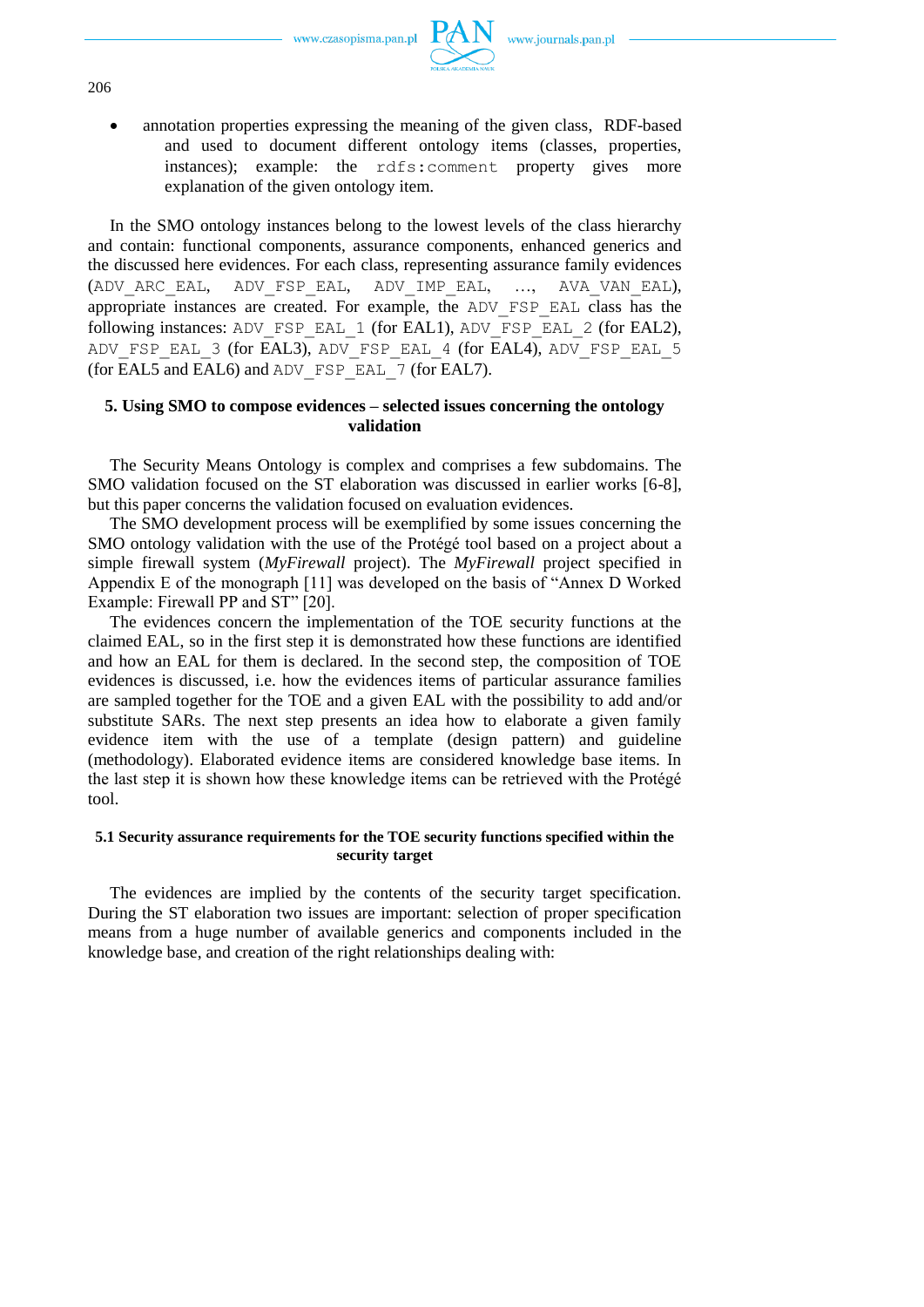

- the generics parameterization, e.g. a threat generic has 2 parameters: the threatened asset substituted by an asset generic and the threat agent substituted by a subject generic;
- the generics mapping, i.e. covering problems by their solutions, e.g. assigning the right security objective to solve a given threat, assigning a given SFR to express the security objective, and specify the proper security functions implementing one or more SFRs.

Enhanced generics are used for the security problem definition and security objectives specification. The security objectives are covered by security functional components, and these, finally, by security functions (SF) expressed also by generics. It was discussed in [11], [6-7].

For the *MyFirewall* TOE the following functions are specified using enhanced generics, all together called the TOE security functionality (TSF):

- SFDP\_FwlLmtIPAddr SF controlling IP addresses of data packages transmitted between public and protected private networks;
- SFDP FwlLmtPortHost SF controlling port numbers used for data exchange between public and protected private networks;
- SFDP\_FwlOnProxyAuth SF responsible for the user authentication on a proxy server for certain services;
- SFDP FwlAdminAuth SF providing an authentication facility for the firewall administrator;
- SFAU FwlAuditFacilities SF sampling and analysing information concerning auditable events;
- SFMT FirewallManagement SF providing a management facility for the firewall administrator.

| SMO2k9M04D29 Protégé 3.4 beta (file:\C:\Documents%20and%20Settings\a.bialas\Moje%20dokumenty\MojeOn                                              |                                                |  |  |  |  |
|--------------------------------------------------------------------------------------------------------------------------------------------------|------------------------------------------------|--|--|--|--|
| File Edit Project OWL Reasoning Code Tools Window Help                                                                                           |                                                |  |  |  |  |
| せ■<br>원 히<br>匝<br>僑<br>西凶<br>৶<br>₩<br>$\triangleleft$ $\triangleright$<br>周<br>ПB                                                               | protégé                                        |  |  |  |  |
| <b>A</b> Oueries<br>$\bullet$ Metadata(Ontology1198670863.owl) $\bullet$ OWLClasses $\bullet$ Troperties $\bullet$ Individuals<br>$\equiv$ Forms |                                                |  |  |  |  |
| Query                                                                                                                                            | 身間回<br>Search Results (6)                      |  |  |  |  |
| $R = 1 + 1$<br>$\hat{A}$ $\equiv$ $\equiv$ $Slot$<br>$A + I$<br>Class                                                                            | SFMT_FirewallManagement (SFMT, Gene            |  |  |  |  |
| MyFirewall<br><b>In assigned ToProject</b><br><b>G</b> FarGeneric<br>$\vee$<br>contains                                                          | SFDP_FwlOnProxyAuth (SFDP_Gene <sup>N</sup> E) |  |  |  |  |
| SFDP_FwlAdminAuth (SFDP_Generic)                                                                                                                 |                                                |  |  |  |  |
|                                                                                                                                                  | SFDP_FwlLmtIPAddr (SFDP_Generic)               |  |  |  |  |
| SFDP FwlLmtPortHost (SFDP Generic)<br>Match All Match Any<br>Fewer<br>Clear<br>Find<br>More                                                      |                                                |  |  |  |  |
| SFAU FwlAuditFacilities (SFAU Generic)                                                                                                           |                                                |  |  |  |  |
| Ouery Name                                                                                                                                       | $\blacksquare$                                 |  |  |  |  |
| Add to Query Libr<br>MyFirewallTSF                                                                                                               | <b>BB</b><br>$\checkmark$                      |  |  |  |  |
|                                                                                                                                                  |                                                |  |  |  |  |

Fig. 1. The Protégé [5] query results retrieving the security functions of the *MyFirewall* system.

Please note the short names of generics – mnemonics, e.g. "FwlLmtIPAddr" preceded by prefixes – grouping items according to the SFRs taxonomy  $[1]$ , e.g. "SFDP ", and followed by textual descriptions. Specifying these functions, i.e. the items of the TOE summary specification (TSS) of ST, completes the IT security development process, allowing to begin the TOE development while the evidences are elaborated. Fig. 1 presents the results of the MyFirewallTSF query submitted to the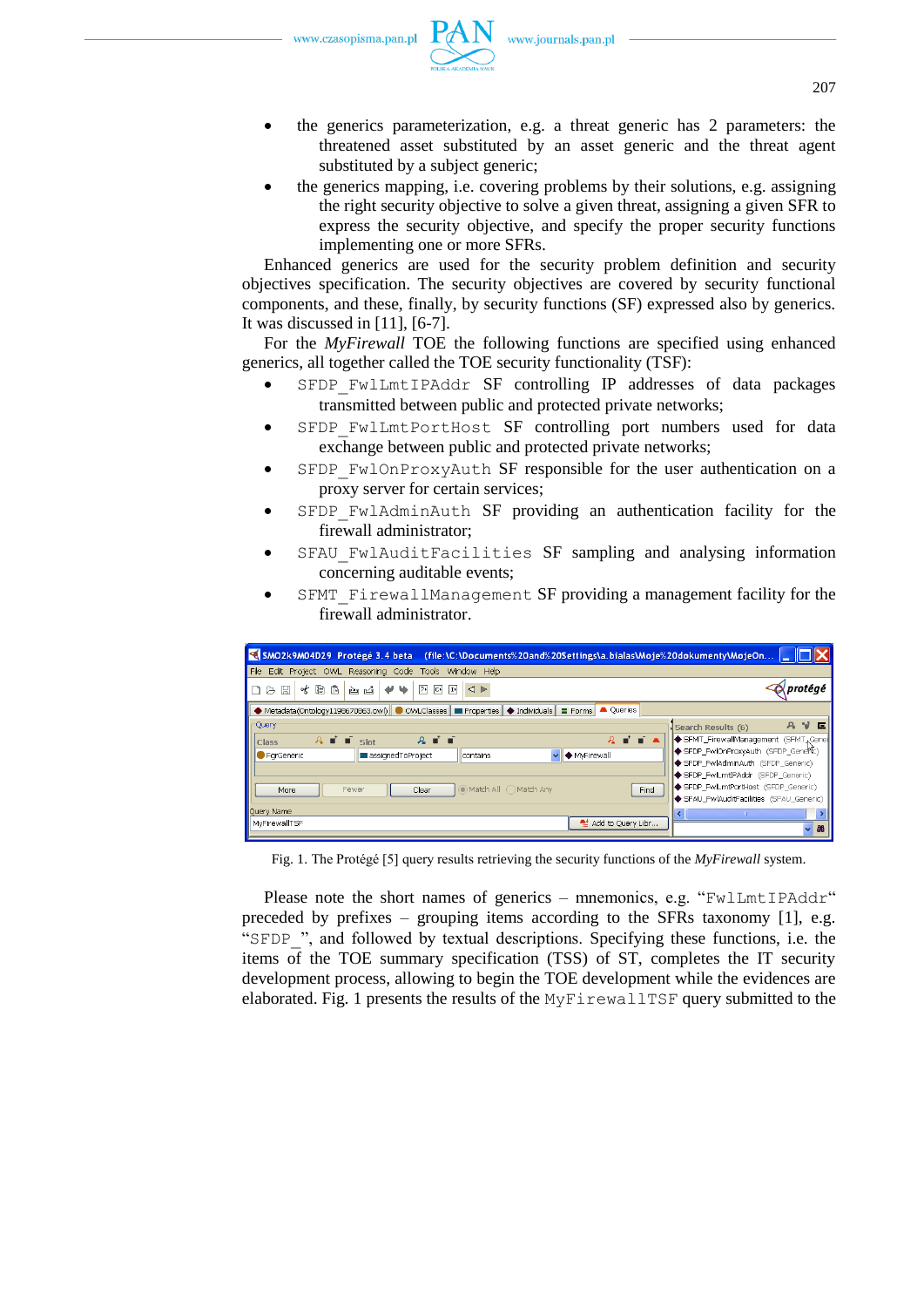

208

SMO knowledge base, finding the above mentioned functions as instances (individuals) in Protégé, marked as rhombuses.

The query exemplifies one of the Protégé tool features allowing to find different ontology items, including evidence items. The query MyFirewallTSF means: "Find all TOE security functions, i.e. "FgrGenerics class instances of the MyFirewall project". As the result, 6 above mentioned functions were displayed.

Identification of these functions constitutes a good starting point to the followed considerations on evidences during the TOE development process.

These security functions can be implemented (and later evaluated) with different rigour and details which the developer expresses declaring an EAL for the TOE (i.e. *MyFirewall*). The given EAL refers to the EAL package which contains a set of relevant SARs belonging to different assurance families. Each family, if included in the EAL package, is represented by a right component of the family hierarchy. The elaborated evidences should demonstrate that the TOE meets the requirements included in the applied components of assurance families.

# **5.2 Catching the TOE evidences as a whole**

As it was presented in [3], the evidences focused on particular families are represented by the FamilyEvidence subclasses but the EvidenceDoc class is responsible for integrating these families evidences into the evidences for the TOE, with the ability to add optional evidences or change evidences implied directly by an EAL. Sometimes there is a need to evaluate an IT product or system against an EAL with some added or raised requirements, i.e. against the EALn+ (marked "plus" in the Protégé environment). For example the EAL4 package can be modified in a special way by adding or substituting some SARs. In the SMO ontology, the relations expressing the structure of evidences are expressed by three properties, having the same domain (the EvidenceDoc class) and range (the FamilyEvidence class):

- hasBasicEvidence integrating evidences implied by particular SARs of assurance families included in the standard EAL package;
- hasEvidFromAddedSARs adding evidences implied by the SAR components intentionally added by the developer to the EAL package,
- hasEvidFromSubstSARs adding evidences implied by the SAR components of higher rigour replacing some standard components of the given EAL package.

To sum up, the number and kinds of instances expressing the assurance family evidences depend on the EAL and on intentionally added/substituted SARs. All together they are expressed by the EvidenceDoc class instance that is shown in the next example.

Example 1. The ontological representation of evidences for a given IT product or system (TOE).

Let us consider the *MyFirewall* project used for the ontology validation. It was assumed that this TOE will be evaluated on EAL4+. The *ALC\_FLR.2* component was added to the standard EAL4 package, but the *ALC\_TAT.1* was replaced by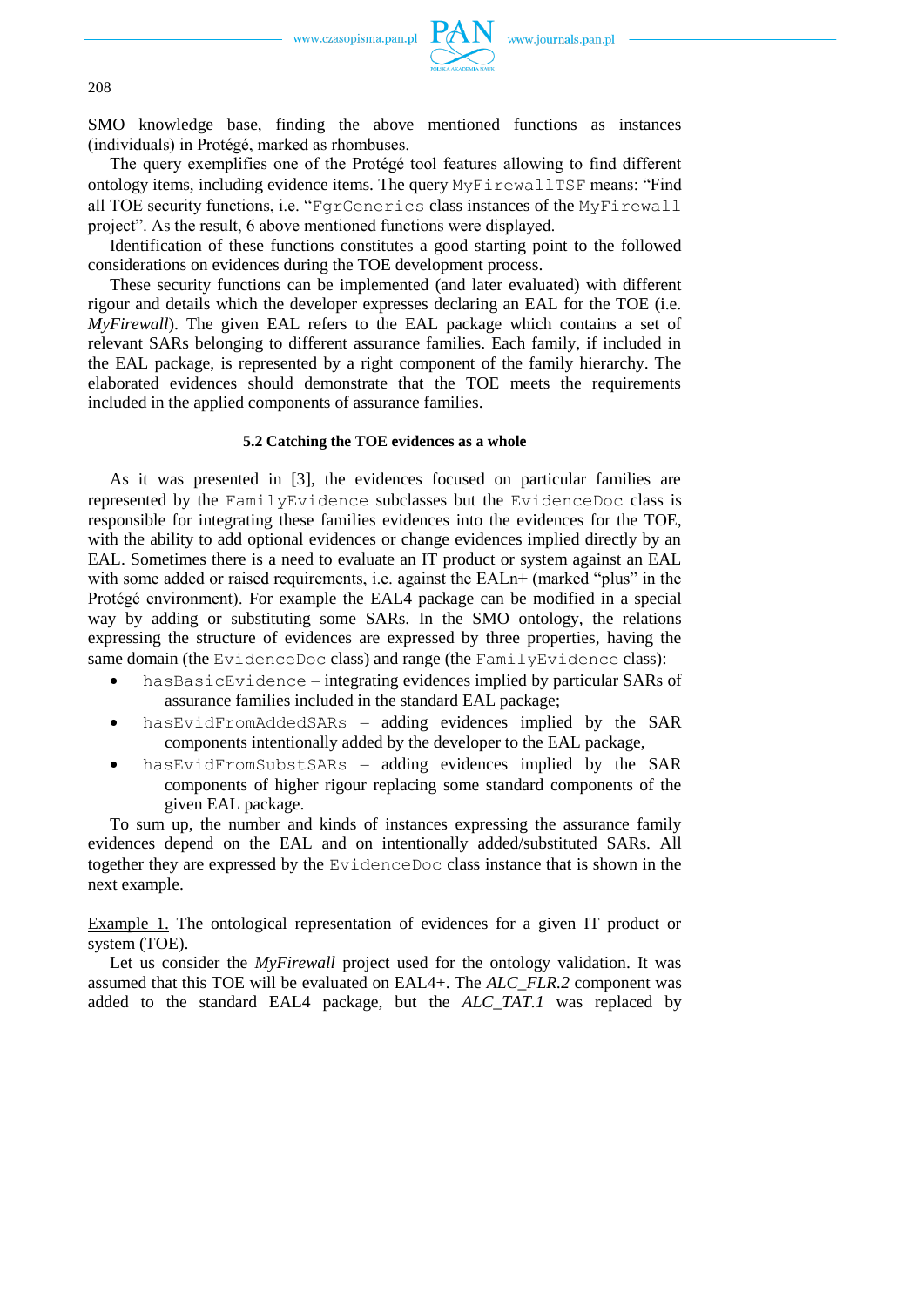

*ALC\_TAT.2* of higher rigour. The *MyFirewall* evidences for EAL4+ are presented in Tab. 1.

| Component      | <b>Required evidence</b>                                                               |  |  |  |  |
|----------------|----------------------------------------------------------------------------------------|--|--|--|--|
| ADV_ARC.1      | Security architecture facilities: supporting self-protection, domain separation, non-  |  |  |  |  |
|                | bypassability and secure initialization.                                               |  |  |  |  |
| ADV_FSP.4      | Functional specification describing interfaces of TSF (TOE security function)          |  |  |  |  |
|                | subsystems and their security enforcing modules.                                       |  |  |  |  |
| ADV_IMP.1      | Implementation representation of TSF (software/firmware/hardware design language       |  |  |  |  |
|                | source code, hardware/IC diagrams, layouts).                                           |  |  |  |  |
| ADV_TDS.3      | TOE Design, specifying TSF subsystems and their security enforcing modules.            |  |  |  |  |
| AGD_OPE.1      | Operational user guidance for any role engaged in the development, manufacturing,      |  |  |  |  |
|                | maintenance and usage of the TOE.                                                      |  |  |  |  |
| AGD_PRE.1      | Preparative procedures for the TOE, e.g.: acceptance, installation, calibration -      |  |  |  |  |
|                | preparation of the operational environment in accordance with the security objectives. |  |  |  |  |
| ALC_CMC.4      | Configuration management capabilities, incl. production support, acceptance            |  |  |  |  |
|                | procedures and automation.                                                             |  |  |  |  |
| ALC_CMS.4      | Configuration management scope: TOE and its parts, evidences, implementation           |  |  |  |  |
|                | representation; security flaws and their resolution status.                            |  |  |  |  |
| ALC_DEL.1      | Delivery procedures to the consumer.                                                   |  |  |  |  |
| ALC_DVS.1      | Specifying physical, procedural, personnel, and other security measures that are       |  |  |  |  |
|                | necessary to protect the confidentiality and integrity of the TOE design and           |  |  |  |  |
|                | implementation in its development environment.                                         |  |  |  |  |
| ALC_FLR.2      | Flaw reporting procedures.                                                             |  |  |  |  |
| (adding)       |                                                                                        |  |  |  |  |
| ALC_LCD.1      | Life-cycle model definition to be used in the development and maintenance of the       |  |  |  |  |
|                | TOE.                                                                                   |  |  |  |  |
| ALC_TAT.2      | Specifying the development tools and implementation standards, e.g. concerning the     |  |  |  |  |
| (substitution) | coding applied for the TOE.                                                            |  |  |  |  |
| ATE_COV.2      | Analysis of test coverage demonstrating that all TSF interfaces specified in the       |  |  |  |  |
|                | functional specification have been tested.                                             |  |  |  |  |
| ATE_DPT.2      | Analysis of test depth demonstrating that all TSF subsystems and their security        |  |  |  |  |
|                | enforcing modules specified in the TOE design specification have been tested.          |  |  |  |  |
| ATE_FUN.1      | Functional testing – tests procedure and test results description.                     |  |  |  |  |
| ATE_IND.2      | Independent testing - results of tests performed by evaluators.                        |  |  |  |  |
| AVA_VAN.3      | Results of the vulnerability analysis performed by evaluators.                         |  |  |  |  |

Tab. 1. *MyFirewall* evidence documentation summary for EAL4+ (*ALC\_FLR.2* added, *ALC\_TAT.1* substituted by *ALC\_TAT.2*)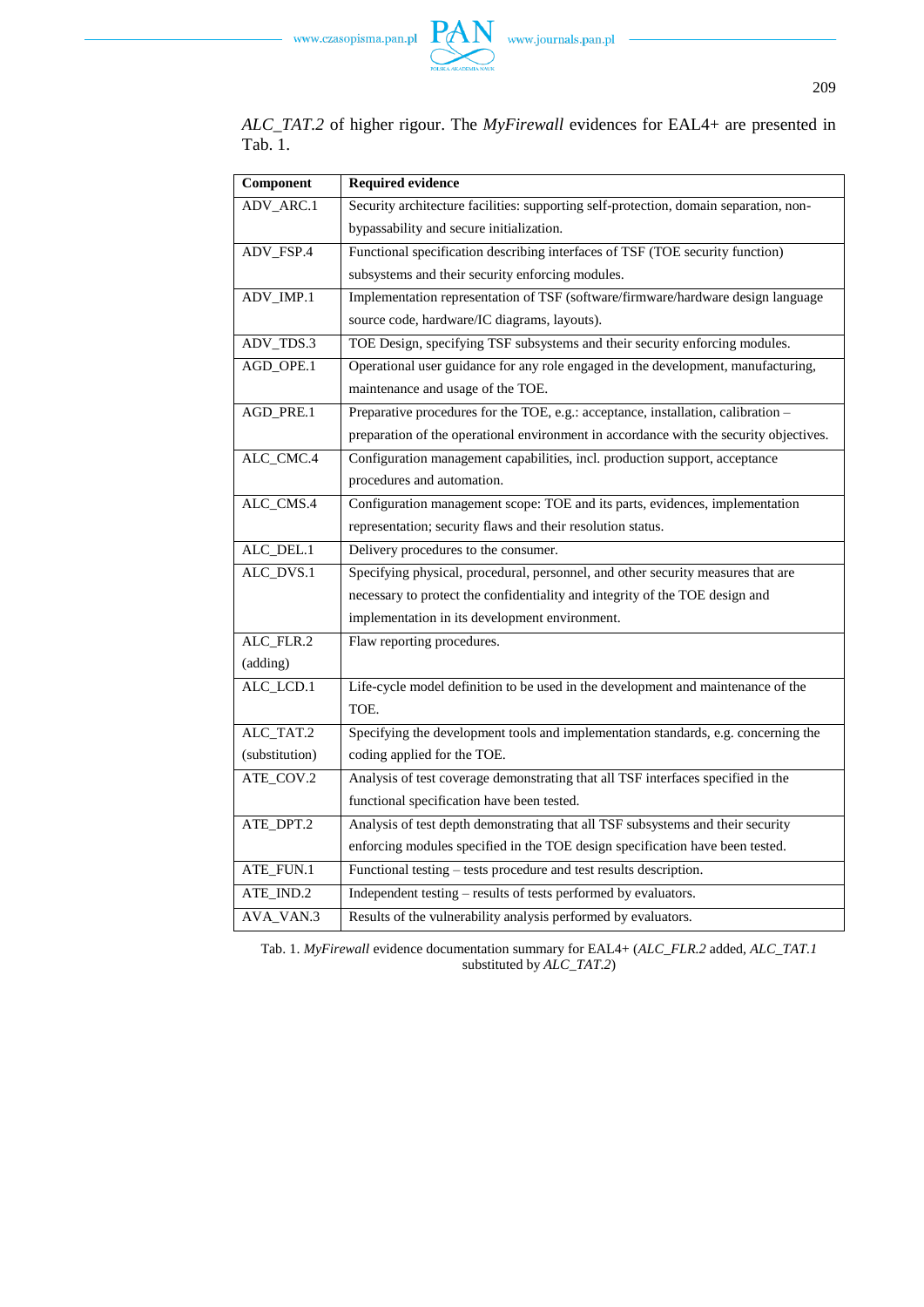

210

For particular components a right evidence document should be developed. It is not easy and requires patterns and knowledge which will be provided by the developed SMO ontology.

The Protégé "Class Browser" (Fig. 2) shows classes representing evidences. Please note the main EvidenceDoc class and FamilyEvidence subclasses. For the highlighted EvidenceDoc class its instances for some TOEs are shown in the "Instance Browser" in the middle of Fig. 2. One of them is the EvidDoc\_4MyFirewall\_EAL4plus instance, concerning the discussed firewall project. The Protégé "Individual Editor" presents details of this instance, expressing the all evidences for this target of evaluation.

With respect to the standard EAL4 package, the following evidences implied by assurance families are included using the hasBasicEvidence property:

```
ADV_ARC_EAL_2, ADV_FSP_EAL_4, ADV_IMP_EAL_4,
ADV_TDS_EAL_4, AGD_OPE_EAL_1, AGD_PRE_EAL_1,
ALC CMC_EAL_4, ALC_CMS_EAL_4, ALC_DEL_EAL_2,
ALC DVS EAL 3, ALC LCD EAL 3, ALC TAT EAL 4,
                           (replaced, it will be explained later) 
ATE COV EAL 3, ATE DPT EAL 4, ATE FUN EAL 2,
ATE_IND_EAL_2, AVA_VAN_EAL_4.
```
For the *MyFirewall* project the optional "*ALC\_FLR.2 Flaw reporting procedure*" component was added (the hasAddedSARs property), represented by the ALC\_FLR\_2 instance. It implies adding appropriate assurance family evidences (the OptEvid\_ALC\_FLR\_2 instance) with the use of the hasEvidFromAddedSARs property.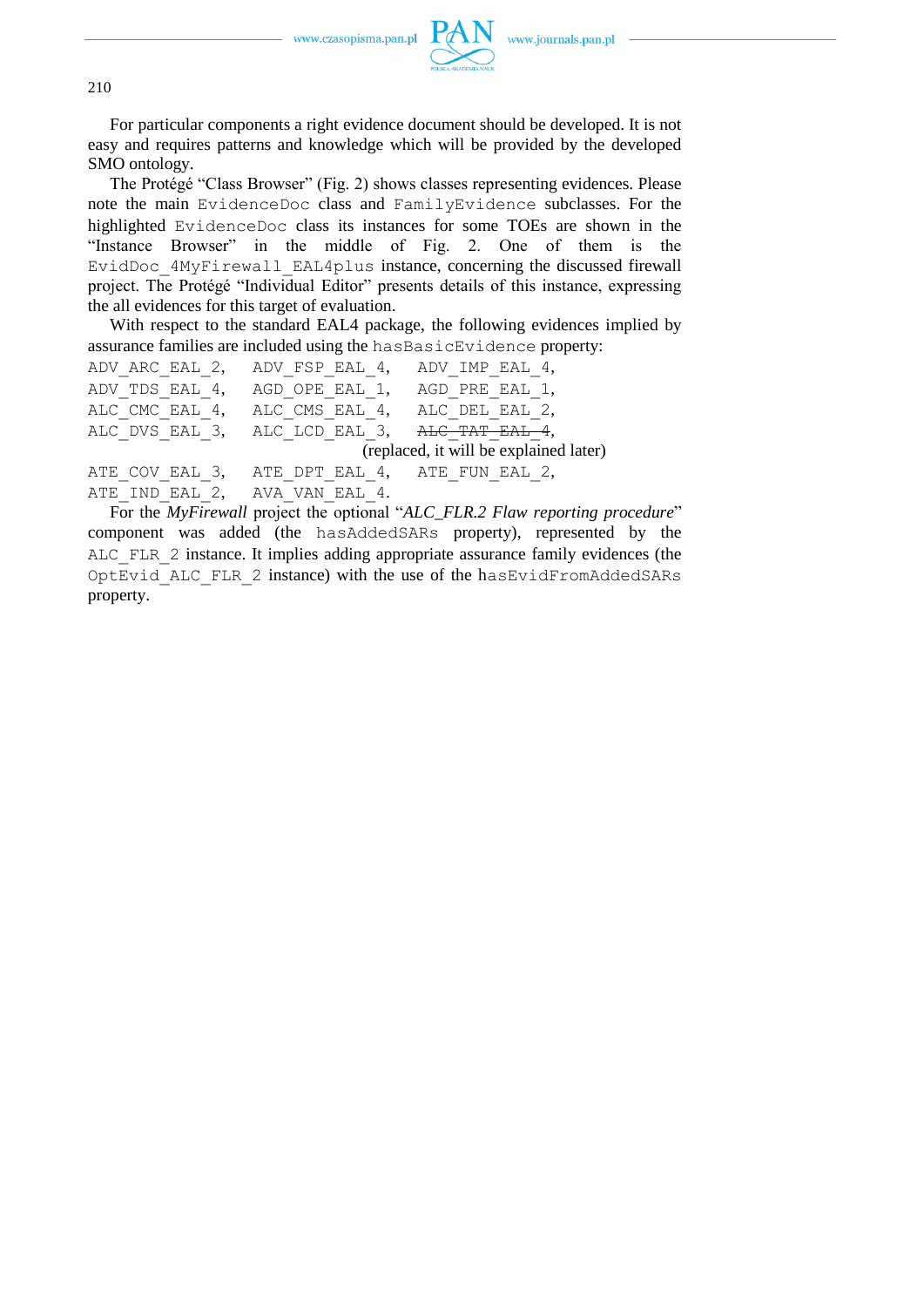

|                                         | SMO2k9M04D29 Protégé 3.4 beta (file:\C:\Documents%20and%20Settings\a.bialas\Moje%20dokumenty\MojeOntologie\SMO2k9M04D29.jpr |                                                                                                                                                                  |     |                                                                                                                           |                       |                    |                     |                  |
|-----------------------------------------|-----------------------------------------------------------------------------------------------------------------------------|------------------------------------------------------------------------------------------------------------------------------------------------------------------|-----|---------------------------------------------------------------------------------------------------------------------------|-----------------------|--------------------|---------------------|------------------|
|                                         | File Edit Project OWL Reasoning Code Tools Window Help                                                                      |                                                                                                                                                                  |     |                                                                                                                           |                       |                    |                     |                  |
| 水胆角<br>日に開<br>ലൈം                       | $P \cup P$ $\cup P$                                                                                                         |                                                                                                                                                                  |     |                                                                                                                           |                       |                    |                     | <b>D</b> protégé |
|                                         | ◆ Metadata(Ontology1198670863.owl) ● OWLClasses ■ Properties ◆ Individuals ■ Forms ▲ Queries                                |                                                                                                                                                                  |     |                                                                                                                           |                       |                    |                     |                  |
| <b>CLASS BROWSER</b>                    | <b>INSTANCE BROWSER</b>                                                                                                     |                                                                                                                                                                  |     | INDIVIDUAL EDITOR for EvidDoc_4MyFirewall_EAL4plus (instance of EvidenceDoc)                                              |                       |                    |                     | $+ - F$          |
| For Project: ● SMO2k9M0                 | For Class: DevidenceDoc                                                                                                     |                                                                                                                                                                  |     | For Individual: http://www.owl-ontologies.com/Ontology1198670863.owl#EvidDoc_4MyFirewall_EAL4plus                         |                       |                    |                     |                  |
| Class Hierarchy                         | Asserted   Inferred                                                                                                         | d 6 + 5   8                                                                                                                                                      |     |                                                                                                                           |                       |                    | Annotations         |                  |
| $\sim$<br>EvidenceDoc (5)               | Asserted In $\bullet$ $\bullet$ $\times$ $\diamondsuit$                                                                     | Property<br>Value                                                                                                                                                |     |                                                                                                                           |                       | Lang               |                     |                  |
| ia- EvidenceGuide                       | EvidDoc_4MotSens_EAL4                                                                                                       | The document samples evdences required for the MyFirewall system evaluated on EAL4+ (addition: ALC_FLR.2,<br>rdfs:comment<br>substitution: ALC TAT.1->ALC TAT.2) |     |                                                                                                                           |                       | len.               | $\hat{\phantom{a}}$ |                  |
| <b>B</b> -C EvidenceTemplate            | EvidDoc_4MyDatabase                                                                                                         |                                                                                                                                                                  |     |                                                                                                                           |                       |                    |                     |                  |
| <b>B</b> - FamilyEvidence               | EvidDoc 4MyFirewall EAL3plus                                                                                                |                                                                                                                                                                  |     |                                                                                                                           |                       |                    |                     | $\checkmark$     |
| ADV ARC EAL (1)                         | EvidDoc 4MyFirewall EAL4plus                                                                                                |                                                                                                                                                                  |     |                                                                                                                           | $8-82$                |                    |                     | 88               |
| ADV_FSP_EAL (7)                         | EvidDoc 4MySmartCard                                                                                                        | hasTitle                                                                                                                                                         |     |                                                                                                                           | hasDate<br>2008-12-30 |                    |                     |                  |
| ADV IMP EAL (2)                         |                                                                                                                             | Evidences for MyFirewall system evaluated on EAL4+                                                                                                               |     |                                                                                                                           |                       |                    |                     |                  |
| ADV_INT_EAL (2)                         |                                                                                                                             | hasIntro                                                                                                                                                         |     |                                                                                                                           | 88                    |                    |                     |                  |
| ADV_SPM_EAL (1)                         |                                                                                                                             | assignedToProject<br>♦ MyFirewall<br>The document includes all evdences required for the MyFirewall system<br>evaluate                                           |     |                                                                                                                           |                       |                    |                     |                  |
| ADV_TDS_EAL (6)                         |                                                                                                                             |                                                                                                                                                                  |     |                                                                                                                           |                       |                    |                     |                  |
| AGD_OPE_EAL (1)<br>AGD PRE EAL (1)      |                                                                                                                             | fileName                                                                                                                                                         | D X | hasComments                                                                                                               | P X                   |                    |                     |                  |
| ALC_CMC_EAL (5)                         |                                                                                                                             | MyFWL/EAL4+/EvidIntro.doc                                                                                                                                        |     | For the SMO validation on MyFwl v1.0.0                                                                                    | hasDeveloper          |                    | $P + X$             |                  |
| ALC_CMS_EAL (5)                         |                                                                                                                             |                                                                                                                                                                  |     |                                                                                                                           | Value                 |                    |                     | Lang             |
| ALC DEL EAL (1)                         |                                                                                                                             | hasEAL                                                                                                                                                           |     | $\triangle$ fileLocation                                                                                                  | P X<br>InfoSecLab     |                    | len.                |                  |
| ALC DVS EAL (2)                         |                                                                                                                             | EAL 4plus                                                                                                                                                        |     | c:\projects\MyFirewall\ElabEvid\                                                                                          |                       |                    |                     |                  |
| ALC_LCD_EAL (2)                         |                                                                                                                             |                                                                                                                                                                  |     |                                                                                                                           |                       |                    |                     |                  |
| ALC_TAT_EAL (3)                         |                                                                                                                             | hasBasicEvidence                                                                                                                                                 |     | hasAddedSARs                                                                                                              |                       | hasSubstitutedSARs |                     |                  |
| ATE COV EAL (3)                         |                                                                                                                             | $*$ ADV ARC EAL 2                                                                                                                                                |     | ALC FLR 2                                                                                                                 | ALC TAT 2             |                    |                     |                  |
| ATE_DPT_EAL (4)                         |                                                                                                                             | ADV_FSP_EAL_4<br>ADV IMP EAL 4                                                                                                                                   |     |                                                                                                                           |                       |                    |                     |                  |
| ATE_FUN_EAL (2)                         |                                                                                                                             | ADV TDS EAL 4                                                                                                                                                    |     |                                                                                                                           |                       |                    |                     |                  |
| ATE_IND_EAL (3)                         |                                                                                                                             | $*$ AGD OPE EAL 1                                                                                                                                                |     |                                                                                                                           |                       |                    |                     |                  |
| AVA VAN EAL (5)                         |                                                                                                                             | $\blacklozenge$ AGD_PRE_EAL_1<br>$\spadesuit$ ALC CMC EAL 4                                                                                                      |     |                                                                                                                           |                       |                    |                     |                  |
| OptEvid ALC FLR                         |                                                                                                                             | $*$ ALC_CMS_EAL_4                                                                                                                                                |     |                                                                                                                           |                       |                    |                     |                  |
| OptEvid SAR OTHE                        |                                                                                                                             | $*$ ALC DEL EAL 2                                                                                                                                                |     | hasEvidFromAddedSARs $\blacklozenge$ $\blacklozenge$ $\blacklozenge$ hasEvidFromSubstSARs $\blacklozenge$ $\blacklozenge$ |                       |                    |                     |                  |
| LowAssPP (1)                            |                                                                                                                             | ALC DVS EAL 3<br>$*$ ALC LCD EAL 3                                                                                                                               |     | ◆ OptEvid ALC FLR 2                                                                                                       | ALC TAT EAL 5         |                    |                     |                  |
| LowAssST (2)                            | 88                                                                                                                          | $\spadesuit$ ate cov eal 3                                                                                                                                       |     |                                                                                                                           |                       |                    |                     |                  |
| ProtectionProfile (2)                   | e, a<br><b>Asserted Types</b>                                                                                               | ATE DPT EAL 4                                                                                                                                                    |     |                                                                                                                           |                       |                    |                     |                  |
| SecurityTarget (4)<br>$\checkmark$      | <b>EvidenceDoc</b>                                                                                                          | ATE_FUN_EAL_2                                                                                                                                                    |     |                                                                                                                           |                       |                    |                     |                  |
| a. <b>C</b> ST PP Part<br>$\rightarrow$ |                                                                                                                             | $*$ ate ind eal 2<br>AVA VAN EAL 4                                                                                                                               |     |                                                                                                                           |                       |                    |                     |                  |
| $\vee$ 88<br>88                         |                                                                                                                             |                                                                                                                                                                  |     |                                                                                                                           |                       |                    |                     |                  |
|                                         |                                                                                                                             | ė.<br>$\rightarrow$                                                                                                                                              |     |                                                                                                                           |                       |                    |                     |                  |

Fig. 2. Composing EAL4+ evidences for the *MyFirewall* project using the Protégé environment [5].

One of the *MyFirewall* project requirements was that the clients expect confirmation that the implementation standards were properly applied. For this reason the standard component of the EAL4, i.e. "*ALC\_TAT.1 Well-defined development tools*" should be replaced by its higher equivalent, i.e. by "*ALC\_TAT.2 Compliance with implementation standards*", requiring to describe implementation standards by the developer, e.g. concerning the coding applied for the TOE. This is an example of the SAR substitution. Instead of ALC\_TAT\_1, the ALC\_TAT\_2 instance is used (see the hasSubstitutedSARs property), causing to remove the assurance family evidence ALC\_TAT\_EAL\_4 (the one crossed out above) and adding the ALC TAT EAL 5 evidence using the hasEvidFromSubstSARs property.  $\Box$ 

# **5.3 Elaborating evidences for particular assurance families**

For each EAL package an appropriate SAR component of the given assurance family is included (Tab. 1 in ([3]), for which assurance family evidence should be elaborated. The next example shows the basis and used input information for this process. The key issue is the structure of the assurance component.

Example 2. The ontological representation of ADV TDS  $3$  (Fig. 3) – one of the EAL4+ assurance components.

211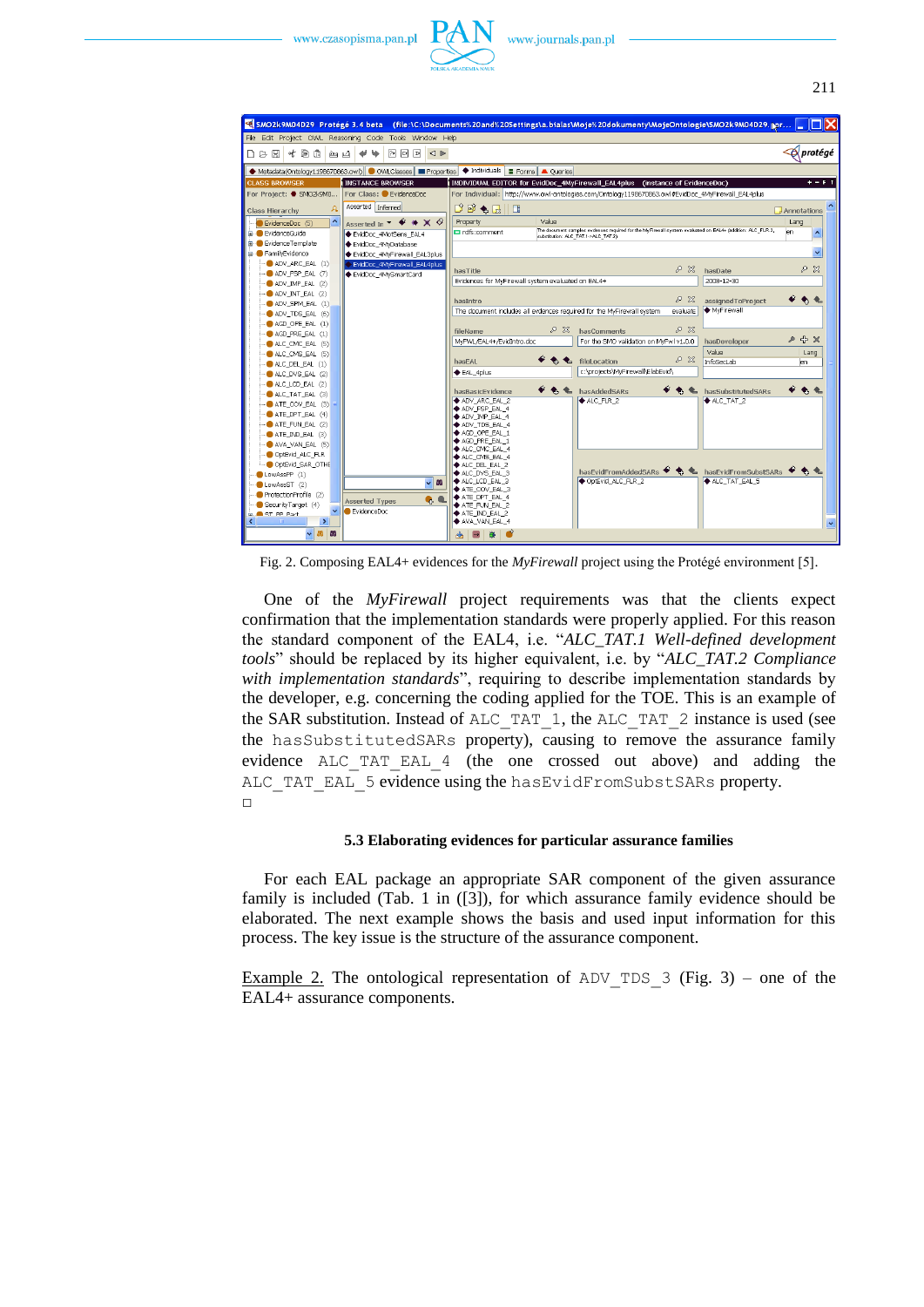

212

The "*ADV\_TDS.3 Basic modular design*" assurance component is represented by ADV\_TDS\_3 which is an instance of the ADV\_TDS ontology class. It is one of SARs implied by the claimed EAL4+, specified for the *MyFirewall* project.

| SMO2k9M04D29 Protégé 3.4 beta (file:\C:\Documents%20and%20Settings\a.bialas\Moje%20dokumenty\MojeOntologie\SMO2k9M04D29.ppr |                                                                         |                                                                                                       |                                                                                        |                                   |                                                                            |         |                                       |                    |           |
|-----------------------------------------------------------------------------------------------------------------------------|-------------------------------------------------------------------------|-------------------------------------------------------------------------------------------------------|----------------------------------------------------------------------------------------|-----------------------------------|----------------------------------------------------------------------------|---------|---------------------------------------|--------------------|-----------|
| File Edit Project OWL Reasoning Code Tools Window Help                                                                      |                                                                         |                                                                                                       |                                                                                        |                                   |                                                                            |         |                                       |                    |           |
| 才用自<br>త త<br>$D \varnothing \boxtimes I$                                                                                   | $\boxed{2}$ $\boxed{0}$ $\boxed{1}$<br>$\triangleleft$ $\triangleright$ |                                                                                                       |                                                                                        |                                   |                                                                            |         |                                       | <b>Q</b> protégé   |           |
| ● Metadata(Ontology1198670863.owl)   ● OWLClasses   ■ Properties                                                            |                                                                         |                                                                                                       | $\blacklozenge$ Individuals $\boxed{\equiv}$ Forms $\boxed{\blacktriangle}$ Queries    |                                   |                                                                            |         |                                       |                    |           |
| <b>CLASS BROWSER</b>                                                                                                        | <b>INSTANCE BROWSER</b>                                                 |                                                                                                       | INDIVIDUAL EDITOR for ADV TDS 3 (instance of ADV TDS)                                  |                                   |                                                                            |         |                                       |                    | $+ - 5.1$ |
| For Project: SMO2k9M0                                                                                                       | For Class: ADV TDS                                                      |                                                                                                       | For Individual: http://www.owl-ontologies.com/Ontology1198670863.owl#ADV_TDS_3         |                                   |                                                                            |         |                                       |                    |           |
| Class Hierarchy                                                                                                             | Asserted Inferred                                                       | $B$ of $\bullet$ $\boxtimes$                                                                          | $\Box$                                                                                 |                                   |                                                                            |         |                                       | $\Box$ Annotations |           |
| owl:Thing<br>$\mathbf{A}$                                                                                                   | Asserted In $\bullet$ $\bullet$ $\times$ $\diamond$                     | Property                                                                                              | Value                                                                                  |                                   |                                                                            |         |                                       | Lang               |           |
| AccessControlDevicesand                                                                                                     | ADV TDS 1                                                               | rdfs:comment                                                                                          |                                                                                        | ADV TDS.3 component specification |                                                                            |         |                                       |                    |           |
| AuxiliaryConcept                                                                                                            | ♦ ADV_TDS_2                                                             |                                                                                                       |                                                                                        |                                   |                                                                            |         |                                       |                    |           |
| CCSecComponent<br>SAR_DevelDefined                                                                                          | ADV_TDS_3                                                               |                                                                                                       |                                                                                        |                                   |                                                                            |         |                                       |                    |           |
| SARComponent                                                                                                                | ◆ ADV TDS 4                                                             | className                                                                                             | 88                                                                                     | familyName                        |                                                                            | 88      | assignedToProject                     |                    |           |
| in ACOClass                                                                                                                 | ADV TDS 5                                                               | Development                                                                                           |                                                                                        | TOE design                        |                                                                            |         | ◆ MyDataBase                          |                    |           |
| ADVClass                                                                                                                    | ADV TDS 6                                                               |                                                                                                       |                                                                                        |                                   |                                                                            |         | ◆ MyFirewall                          |                    |           |
| $\leftarrow$ ADV_ARC $(1)$                                                                                                  |                                                                         | classIntroduction                                                                                     |                                                                                        |                                   |                                                                            | 28      | ◆ MyMotSense                          |                    |           |
| $-$ ADV_FSP $(6)$                                                                                                           |                                                                         |                                                                                                       | The requirements of the Development class provide information about the TOE. The kr    |                                   |                                                                            |         |                                       |                    |           |
| $-$ ADV IMP $(2)$                                                                                                           |                                                                         |                                                                                                       |                                                                                        |                                   |                                                                            |         | hasEvidence                           |                    |           |
| $\rightarrow$ ADV_INT (3)                                                                                                   |                                                                         | familyObjectives                                                                                      |                                                                                        |                                   |                                                                            | 8x      | ADV TDS EAL 4                         |                    |           |
| $ADV$ _SPM $(1)$                                                                                                            |                                                                         |                                                                                                       | The design description of a TOE provides both context for a description of the TSF, an |                                   |                                                                            |         |                                       |                    |           |
| ADV TDS (6)                                                                                                                 |                                                                         |                                                                                                       |                                                                                        |                                   |                                                                            |         |                                       |                    |           |
| <b>B-</b> AGDClass                                                                                                          |                                                                         | 88<br>familyAppNotes<br>hasDependencies                                                               |                                                                                        |                                   |                                                                            |         |                                       |                    |           |
| ALCClass                                                                                                                    |                                                                         | The goal of design documentation is to provide sufficient information to determine the<br>◆ ADV_FSP_4 |                                                                                        |                                   |                                                                            |         |                                       |                    |           |
| <b>APECIass</b><br><b>ASECIass</b>                                                                                          |                                                                         | componentDescription                                                                                  | P X                                                                                    | hasC-element                      |                                                                            | $P + X$ |                                       |                    |           |
| $-$ ASE_CCL $(1)$                                                                                                           |                                                                         | Basic modular design                                                                                  |                                                                                        | Value                             |                                                                            |         |                                       |                    |           |
| $-$ ASE ECD $(1)$                                                                                                           |                                                                         |                                                                                                       |                                                                                        |                                   | ADV_TDS.3.1C The design shall des en                                       |         | componentLeveling                     | ₽                  | ÷ ×       |
| $-$ ASE INT $(1)$                                                                                                           |                                                                         | hasD-element                                                                                          | $2 + 12$                                                                               |                                   | ADV_TDS.3.8C The design shall desen                                        |         | Value                                 |                    |           |
| $-$ ASE_OBJ (2)                                                                                                             |                                                                         | Value                                                                                                 |                                                                                        |                                   | ADV TDS.3.4C The design shall prclen                                       |         | The components in this family are  en |                    |           |
| $-$ <b>ASE_REQ</b> (2)                                                                                                      |                                                                         |                                                                                                       | ADV_TDS.3.1D The developer shall  en                                                   |                                   | ADV TDS.3.3C The design shall ideen<br>ADV TDS.3.10C The mapping shall en  |         |                                       |                    |           |
| $-$ ASE_SPD $(1)$                                                                                                           | B <sub>0</sub>                                                          |                                                                                                       | ADV TDS.3.2D The developer shall  en                                                   |                                   | ADV TDS.3.6C The design shall prcen                                        |         | hasE-element                          | ₽                  | -유 ※      |
| $-$ ASE TSS $(1)$                                                                                                           | ę,<br><b>Asserted Types</b>                                             |                                                                                                       |                                                                                        |                                   | ADV_TDS.3.5C The design shall prcen                                        |         | Value                                 |                    | L         |
| ATFClass<br>ADV TDS                                                                                                         |                                                                         |                                                                                                       |                                                                                        |                                   | ADV_TDS.3.2C The design shall desen<br>ADV_TDS.3.9C The design shall desen |         | ADV_TDS.3.1E The evaluator sha,jen    |                    |           |
| <b>CALL AND A CONTRACT</b><br>$\rightarrow$                                                                                 |                                                                         |                                                                                                       |                                                                                        |                                   | ADV TDS.3.7C The design shall des en                                       |         | ADV TDS.3.2E The evaluator sha en     |                    |           |
| 86 88                                                                                                                       |                                                                         | پلې                                                                                                   |                                                                                        |                                   |                                                                            |         |                                       |                    |           |

Fig. 3. The assurance component ontological representation within the Protégé environment  $[5]$  – an example concerning the ADV\_TDS.3 component.

Please note that the ADV\_TDS assurance family expresses implementation boundaries of particular security functions and shows how these functions implement the SFRs specified for them. Generally, this family defines the TOE decomposition into subsystems and modules and their relations with security functions. Some of these modules enforce SFRs, some are supporting only, some are non-interfering. The interfaces related to these subsystems and modules should be specified according to the ADV FSP 4 component referenced as dependencies.

On the left side, the Protégé "Class Browser" shows a part of the SMO ontology class hierarchy – the part of the security assurance requirements, i.e. their CC classes and families. Please note the numbers of instances within the brackets of the ADV class families. For the highlighted ADV\_TDS assurance family (i.e. ontology class) its 6 instances are shown (see "Instance Browser" – in the middle): from ADV\_TDS\_1 (for EAL2) to  $ADV$  TDS  $6$  (for EAL7). The right part of the window presents the ADV\_TDS\_3 details, expressed by properties. For each SAR component a set of properties (className, familyName, classIntroduction, componentDescription, familyAppNotes, etc.) is defined and filled with the contents, drawn from the third part of the standard [1].

The key issue is that each SAR component consists of three kinds of elements [1]: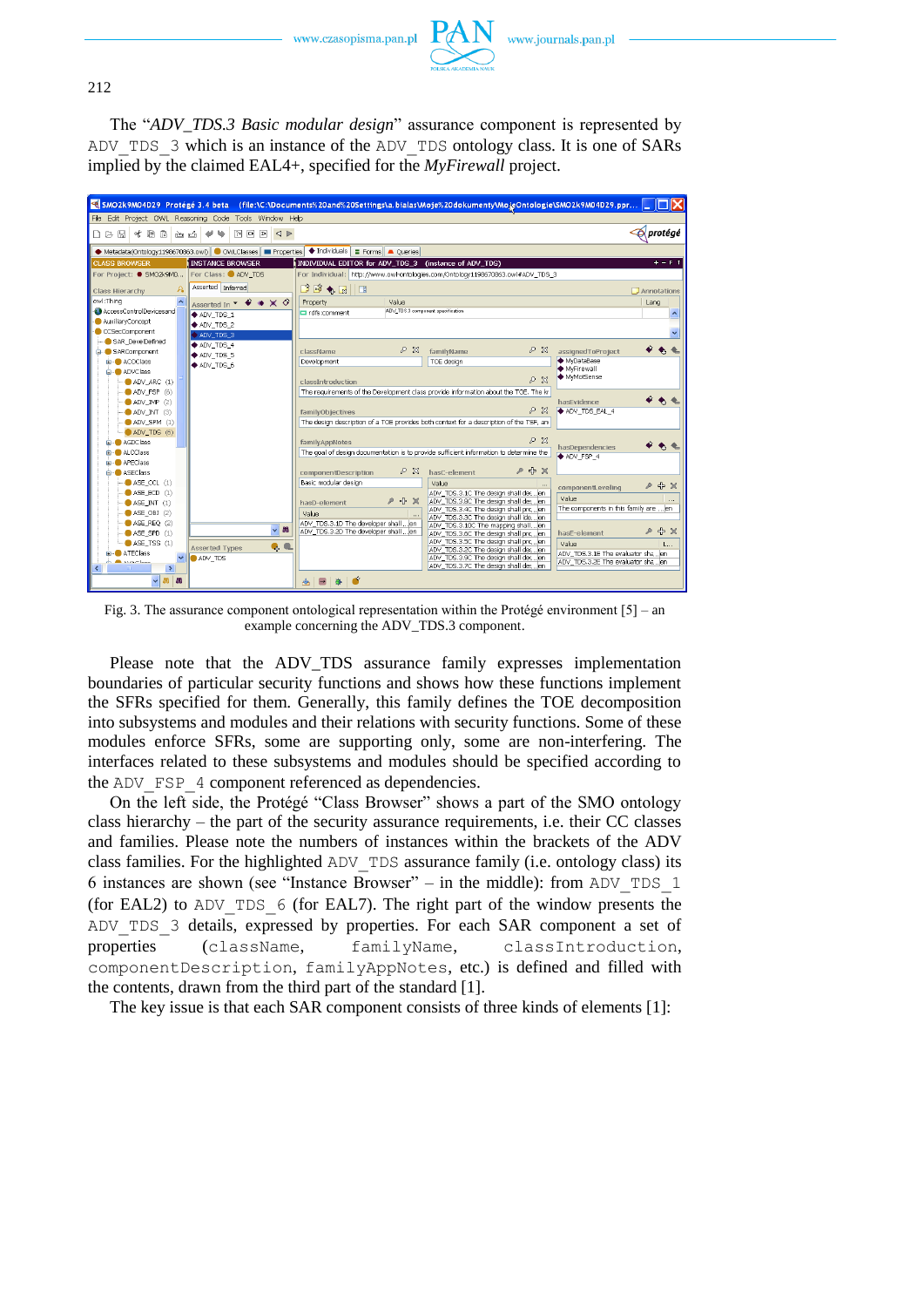- D "*Developers action element*", expressing evidences which ought to be developed and delivered for evaluation together with the TOE,
- C "*Contents and presentation of evidences*", expressing the shape in which evidence ought to be provided,
- E "*Evaluator action element*", expressing actions allowing to evaluate if all artefacts have been delivered in the right form (this issue is extended by the Common Criteria Evaluation Methodology – not discussed here).

The ontology class representing the SAR component has the hasD-element, hasC-element and hasE-element properties. These properties are of the SARComponent domain and all have the range of the string. These elements are very important because they decide about the contents and shape of the evidences. Currently, they are represented by data-type (string) properties, however they cause some trouble in information retrieving. During further ontology development, when components become more structured, these elements can be expressed by instances, making the information retrieval easier. As it was mentioned earlier, many solutions are possible during the ontology development – the ontological representation of these component elements can be considered one of them.

Please note some other details concerning properties of ADV TDS 3: the assignedToProject property value indicates to which projects a given ontology item is assigned, the hasDependencies property points to the mentioned above ADV\_FSP\_4 (*ADV\_FSP.4 Complete functional specification*) component, while the hasEvidence property points to the instance of the FamilyEvidence class: ADV\_TDS\_EAL\_4. The *ADV\_TDS.3* component is included from EAL4. ADV\_TDS\_EAL\_4 represents evidences sampled for this component dealing with EAL4, and implied by the D, C and E elements with respect to the given TOE (i.e. validated *MyFirewall* system).  $\Box$ 

## **5.4 SMO ontology facilities supporting the elaboration of elementary evidences items**

Example 1 shows that for the given EAL evidences are composed with the assurance family evidences retrieved from the SMO knowledge base. Example 2 presents the sources of information used for these evidences elaboration. The key issue is how to elaborate these evidences. The straightforward use of information included in the components is necessary but not sufficient to elaborate the evidences. Generally, this is a time-consuming and difficult process, requiring specialized knowhow, patterns and experience. Even though there are some guidelines about the subject [2], [13-14], the IT security developers have some trouble with the evidences workout. The family evidences should consider many factors, for example: EAL, character of the developed IT products or systems, applied technologies, character of the development and manufacturing environments.

The SMO ontology provides facilities shaping and organizing the evidences as a whole, and supporting the evidences work-out. For every assurance component an appropriate evidence pattern (instance of the EvidenceTemplate subclass) is proposed, and for each assurance family – a guideline (instance of the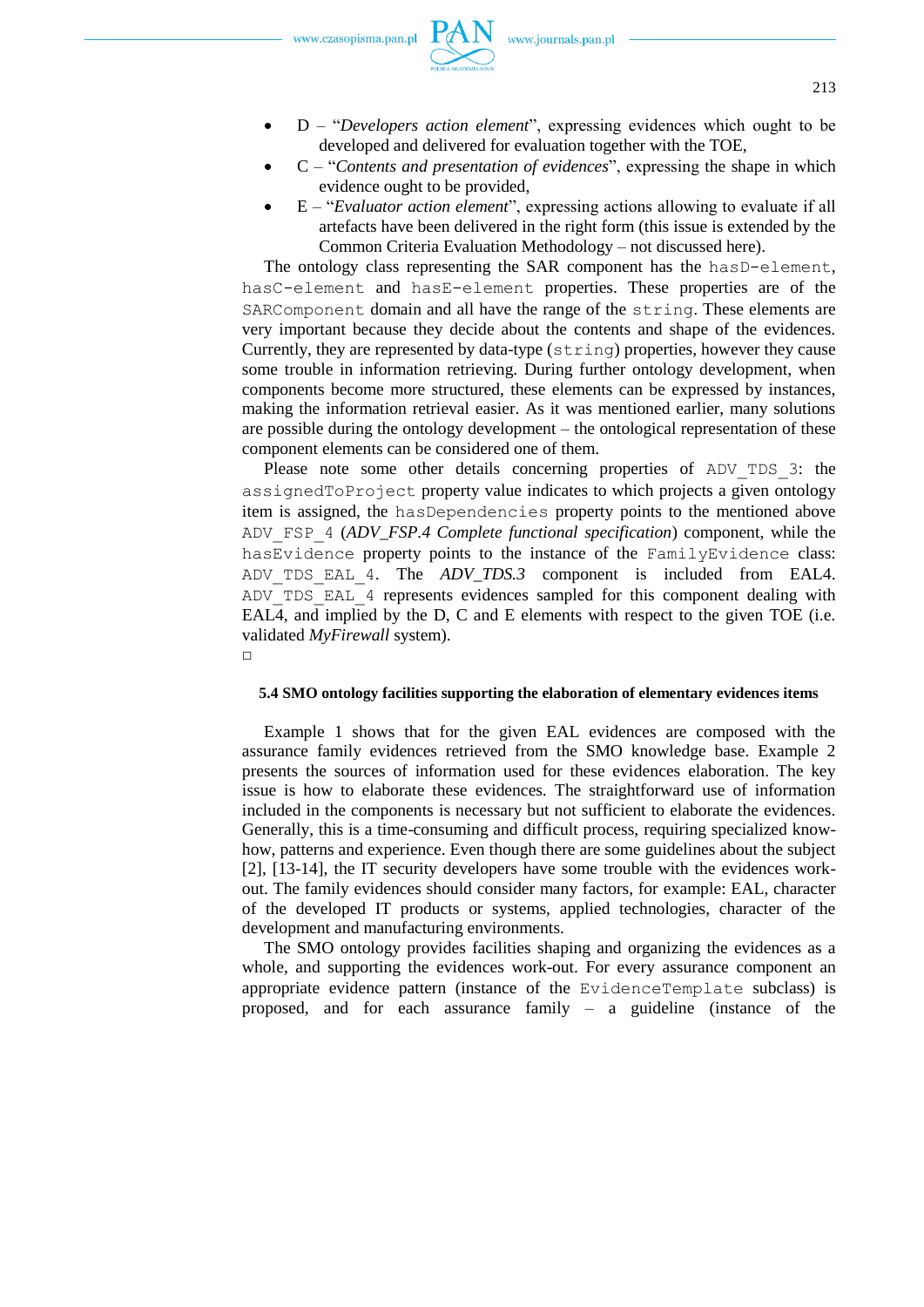

EvidenceGuide subclass), both taking into account details included in the earlier mentioned D-, C- and E elements of the SAR component. Patterns and guidelines have been elaborated with the use of IT security developers' know-how and the above mentioned guidelines, especially [14] – concerning the range: EAL1-EAL5, and have been placed into the SMO knowledge base. The patterns, guidelines and elaborated evidences can be managed on the knowledge base level. Some hints related to the methodology of the evidences elaboration are available from [15] but no patterns were included there.

During the elaboration of family evidences, i.e. evidences implied by their particular components, a right pattern and related guidelines should be used. The next example shows facilities introduced by the SMO ontology, supporting these activities.

Example 3. Elaborating family evidences on the pattern basis (Fig. 4, Fig. 5).

It was demonstrated that one of family evidences belonging to the *MyFirewall* evidences set, sampled for EAL4+, is the ADV\_TDS\_EAL\_4 instance, which is implied by the D-, C-, E elements of the ADV\_TDS\_3 component.



Fig. 4. The elaboration of the family evidence ( $ADV$  TDS  $EAL4$ ) with the use of the appropriate pattern and guidance within the  $\overline{Prot}$  environment [5].

Fig. 4 presents this instance in details using the Protégé "Individual Editor". Please note two properties: the first property, hasTemplate, points to the Tmpl\_ADV\_TDS\_3 instance, containing the pattern of the "*ADV\_TDS.3 Basic modular design*" component evidence; the second one, hasGuidelines, points to the Guide ADV TDS fam instance, containing guidance how to elaborate evidences (here: ADV\_TDS\_EAL\_4) for particular components of the ADV\_TDS family on their patterns basis. Both instances, Tmpl ADV TDS 3 and Guide ADV TDS fam, point to appropriate external documents, presenting respectively the pattern and guidance, assigned by properties. Their abstract (contents)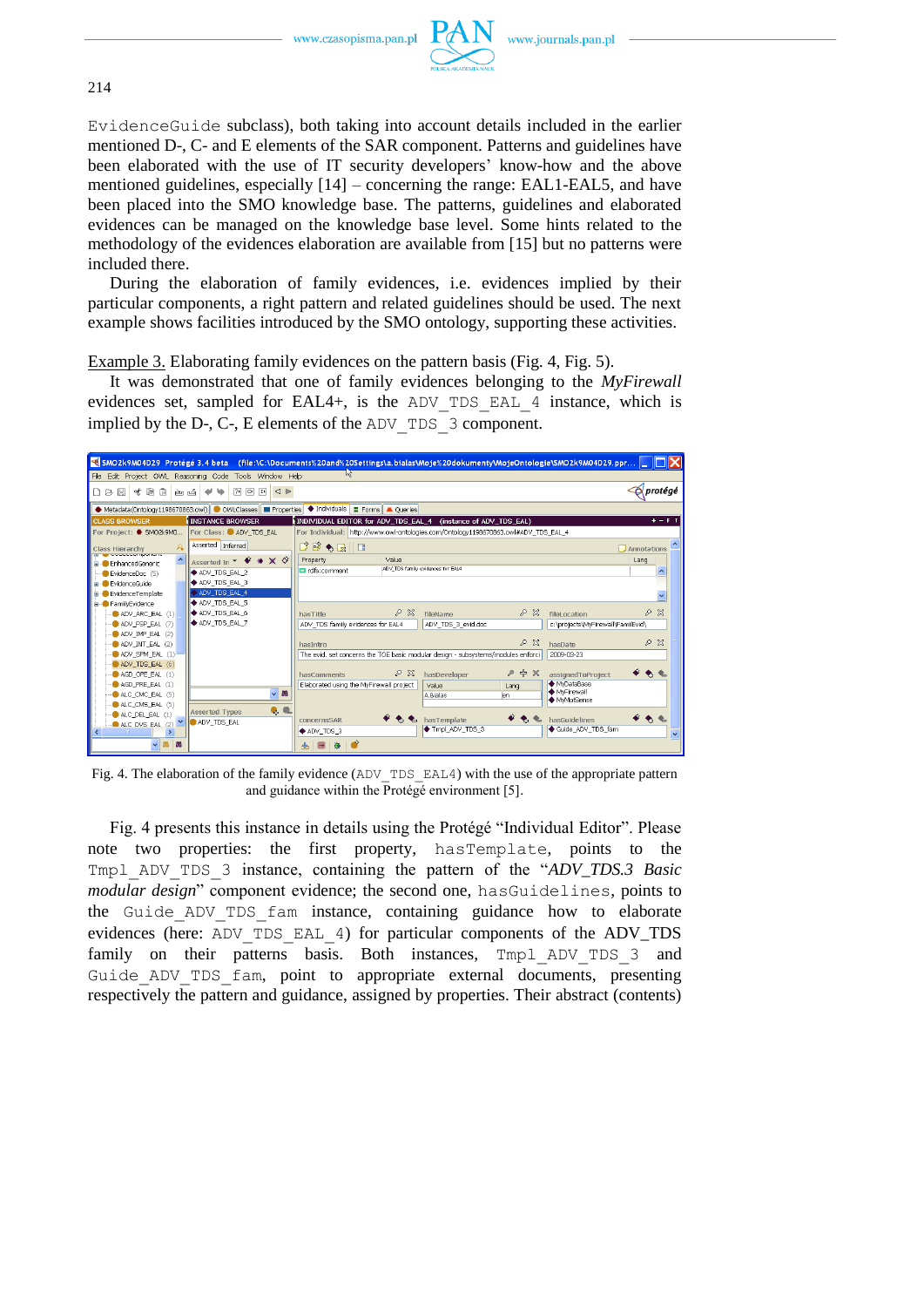



versions are placed in the knowledge base. It is a temporary solution because editing large documents with the use of the current version of the Protégé environment creates some difficulties.



Fig. 5. Contents of templates (design patterns) used to family evidences work-out – two examples (ADV\_TDS\_3, ADV\_FSP\_4) shown in the Protégé environment [5].

Fig. 5 presents abstracts (contents) of two patterns as the examples.

 $\Box$ 

The patterns validation on real projects and the sampled experience allow to structure and formalize these patterns more deeply but reasonably and, finally, to develop an advanced knowledge base system supporting CC developers. The strategic objective of this work is to build a well-structured, multi-variant set of patterns, configurable according to the current IT product or system character, technology, development and manufacturing environments and EAL. A more advanced knowledge base means better possibility of knowledge management.

### **5.5 Query facilities retrieving information for development processes**

The "Protégé Queries" simple facility can be used for information retrieving during the IT security development (Fig. 1) and TOE development (Fig. 6) processes. For the given class and property a query can be defined to find instances meeting the specified condition, which will be shown in the next example.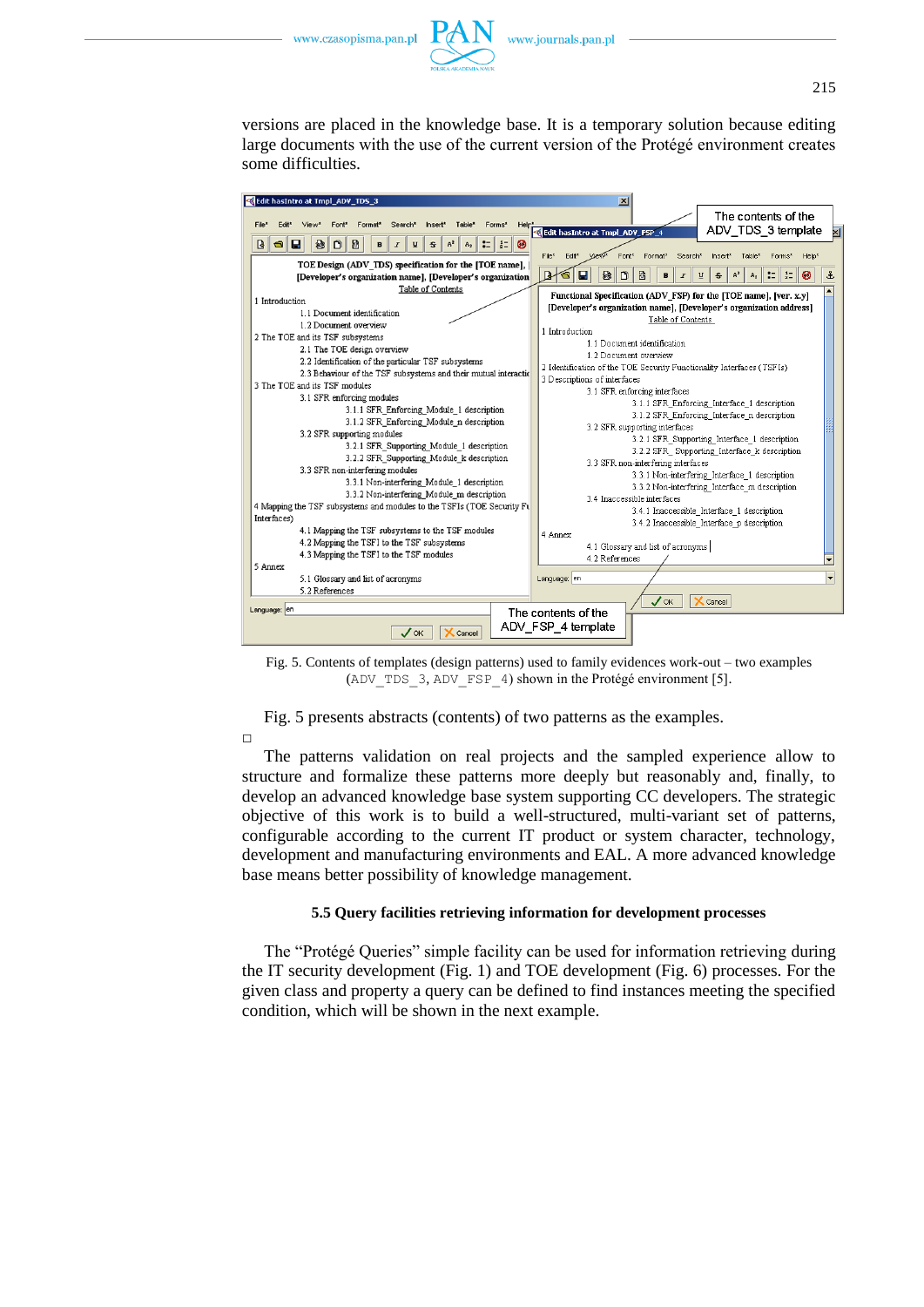

Example 4. Query operations on evidences.

The main window (Fig. 6) shows a simple query called "MyFirewallFamEvid" retrieving all evidence items implied by the components of EAL4+ used in the considered project, i.e. all instances of the FamilyEvidence class assigned to this project. On the right side, the query results, i.e. 18 items, are shown. Clicking the selected instance, e.g. ADV\_TDS\_EAL\_4, the developer can perform some operations on it, e.g. he/she can see its references (shown in the small pop-up window), can display its details in "Protégé Individual Editor" (it is not shown there) or export the property value to the spreadsheet using the csv format.

| SMO2k9M04D29_Protégé 3.4 beta = (file:\C:\Documents%20and%20Settings\a.bialas\Moje%20dokumenty\MojeOn           |                                                  |
|-----------------------------------------------------------------------------------------------------------------|--------------------------------------------------|
| File Edit Project OWL Reasoning Code Tools Window Help                                                          |                                                  |
| 200D<br>信<br>of<br>€<br>$\triangleright$<br>$\triangleleft$ $\triangleright$<br>周<br>西 凸<br>$\circledcirc$<br>n | protégé                                          |
| $\bullet$ Metadata(Ontology1198670863.owl) $\bullet$ OWLClasses $\bullet$ Properties $\bullet$ Individuals      | <b>A</b> Queries<br>$\equiv$ Forms               |
| Query                                                                                                           | AXE<br>Search Results (18)                       |
| $R = 1$<br>$\lambda$ $\blacksquare$ $\blacksquare$ $\blacksquare$ $\blacksquare$<br>Class                       | $R = 1$<br>ADV ARC EAL 2 (ADV ARC EAL)           |
| FamilyEvidence<br><b>III</b> assigned ToProject<br>contains                                                     | ADV_TDS_EAL_4 (ADV_TDS_EAL)<br>◆ MyFirewall<br>v |
|                                                                                                                 | ALC_DVS_EAL_3 (ALC_DVS_EAL)                      |
|                                                                                                                 | ◆ ATE_COV_EAL_3 (ATE_COV_EAL)                    |
| Match All Match Any<br>Fewer<br>More<br>Clear                                                                   | ◆ OptEvid_ALC_FLR_2 (OptEvid_ALC_FLR)<br>Find    |
|                                                                                                                 | ALC_TAT_EAL_5 (ALC_TAT_EAL)                      |
| Ouery Name                                                                                                      | ALC LCD EAL 3 (ALC LCD EAL)                      |
| MyFirewallFamEvid                                                                                               | ALC_DEL_EAL_2 (ALC_DEL_EAL)<br>Add to Query Libr |
| References to ADV_TDS_EAL_4                                                                                     | AVA_VAN_EAL_4 (AVA_VAN_EAL)<br>요 촬 X             |
| <b>Ouery Library</b><br>References to http://www.owl-ontologies.com/Oni A V<br>SPD4MvFirewall                   | ◆ ATE_IND_EAL_2 (ATE_IND_EAL)                    |
| MyFirewall SecFun<br><b>Facet</b><br>Frame<br>Slot                                                              | ALC_CMC_EAL_4 (ALC_CMC_EAL)                      |
| MotSenseALL<br>◆ ADV TDS 3<br><b>In hasEvidence</b>                                                             | ◆ ATE DPT EAL 4 (ATE DPT EAL)                    |
| MyFirewallTSF<br>◆ MvDataBase<br>projectInclude                                                                 | ◆ ADV_FSP_EAL_4 (ADV_FSP_EAL)                    |
| MyFirewallAll<br>♦ MyFirewall<br>MyFirewallFamEvid<br>projectInclude                                            | ◆ AGD_OPE_EAL_1 (AGD_OPE_EAL)                    |
| ◆ MyMotSense<br>projectInclude                                                                                  | AGD_PRE_EAL_1 (AGD_PRE_EAL)                      |
| ADV_TDS_EAL<br>DIRECT-INSTANCES                                                                                 | ALC_CMS_EAL_4 (ALC_CMS_EAL)                      |
|                                                                                                                 | ADV IMP EAL 4 (ADV IMP EAL)                      |
| $\sqrt{\frac{1}{2}}$ Close                                                                                      | ATE FUN EAL 2 (ATE FUN EAL)                      |
|                                                                                                                 | 88<br>$\checkmark$                               |

Fig. 6. Using the Protégé query facility [5] to retrieve family evidences for the *MyFirewall* system evaluated against EAL4+.

Single queries can be merged into more complex ones using AND/OR operations ("Match Any" / "Match All" tool options). The defined queries can be stored by the Protégé system (see the "Query Library" in the left bottom part).  $\Box$ 

Currently, the defined queries are rather simple. They allow to retrieve different specification means concerning the security target and evidences specification.

## **6. Conclusions**

The paper shows how to apply the knowledge engineering methodology for the security engineering domain – more precisely – it concerns the ontological approach to the IT security development and implementation processes compliant with the Common Criteria standard.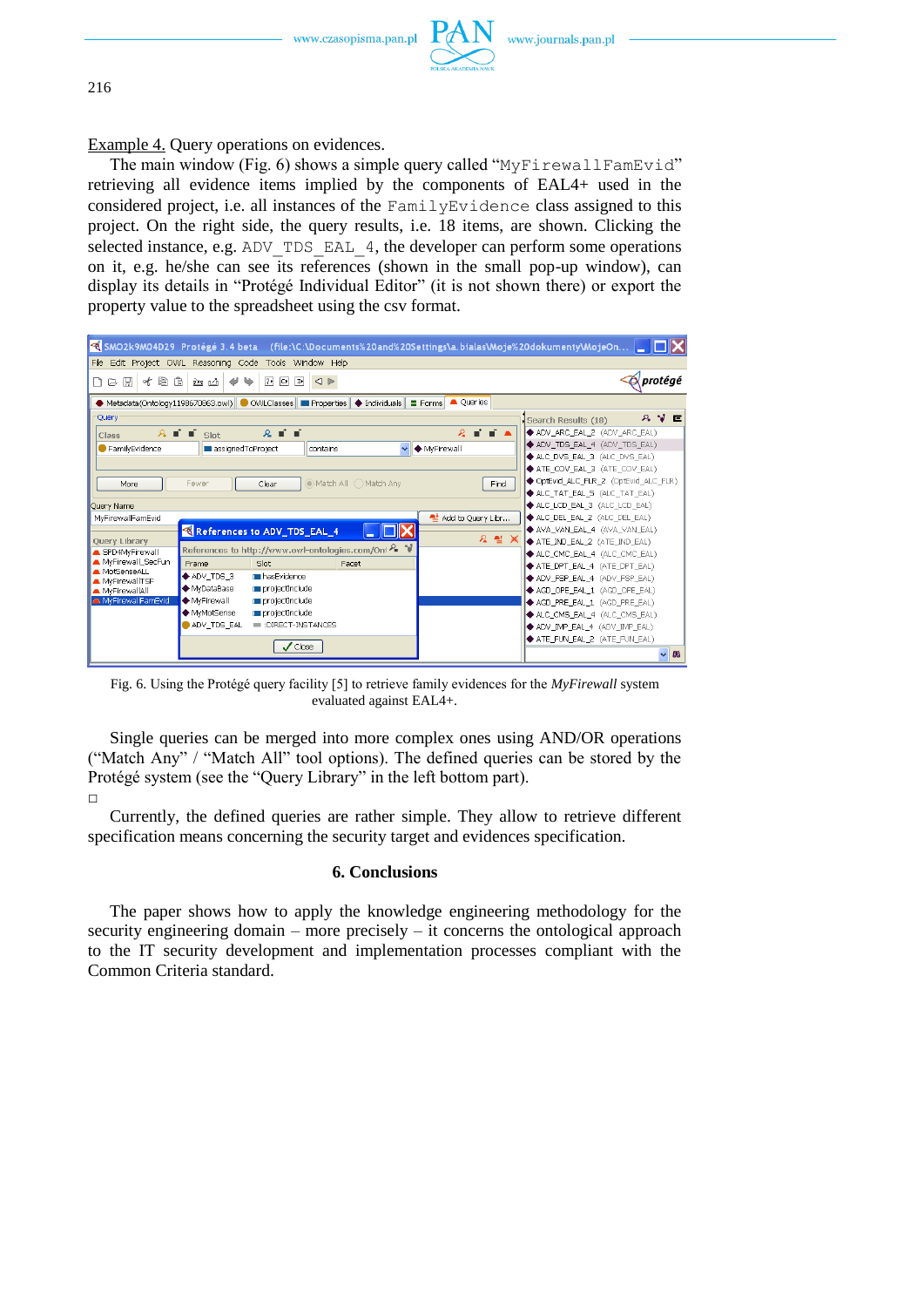It summarizes works on the Specification Means Ontology (SMO) development and uses it in these processes. The SMO has broader meaning, but the paper is focused on the evaluation evidences, showing how these evidences can be organized and used.

The SMO ontology elaboration, especially its part related to the evidences, was discussed in [3], but this paper extends and exemplifies those works by some issues encountered during the ontology validation on a simple firewall example:

- the specification of TOE security functions (TSF) at the claimed EAL as the output of the IT security development process, at the same time the input of the TOE development process;
- the composition of TOE evidences, i.e. how the evidences items of particular assurance families are sampled together for the TOE and a given EAL with the possibility to add and/or substitute SARs;
- the elaboration of a given assurance component evidence with the use of a template (design pattern) and guideline (methodology);
- retrieving from the knowledge base different information about ontological representation of the model.

The ontological approach to the CC evidences elaboration presented in the paper allows:

- to improve common understanding of the domain terms,
- to build a detailed ontological model of evidences and to express relationships between evidence items,
- to better structure and formalize evidences, facilitate the process of evidences issuing and management and, may be in the future, automate this process,
- to create design patterns (templates) of evidences for assurance families and EAL<sub>s</sub>
- to compose evidences from elementary items implied by SARs, following provided guidelines,
- to use the Protégé tool to compose the right evidences for a given EAL,
- to retrieve knowledge concerning evidences and other CC methodology issues.

The basic advantages and possibilities of the ontological approach were demonstrated and used to improve the CC-compliant IT development process, allowing its better formalization and preciseness, tool support, project knowledge management and reusability. Please note that for SMO all general objectives related to an ontology development [3-4] are here achieved:

- 1. The elaborated SMO ontology, in the same way as many other ontologies, enables to share common understanding of the structure of information among people (here: IT security engineers) and software (here: the Protégé Ontology Editor and Knowledge Acquisition System and other OWL-compatible). SMO supports common understanding of evidences and their elaboration as well as specification means: CC- defined and author's defined.
- 2. Ontologies facilitate the reuse of domain knowledge. In this case, the same evidence patterns and guidelines, specification means and artefacts from similar projects can be used for other projects. The SMO knowledge base can be considered a library of different kinds of predefined design patterns.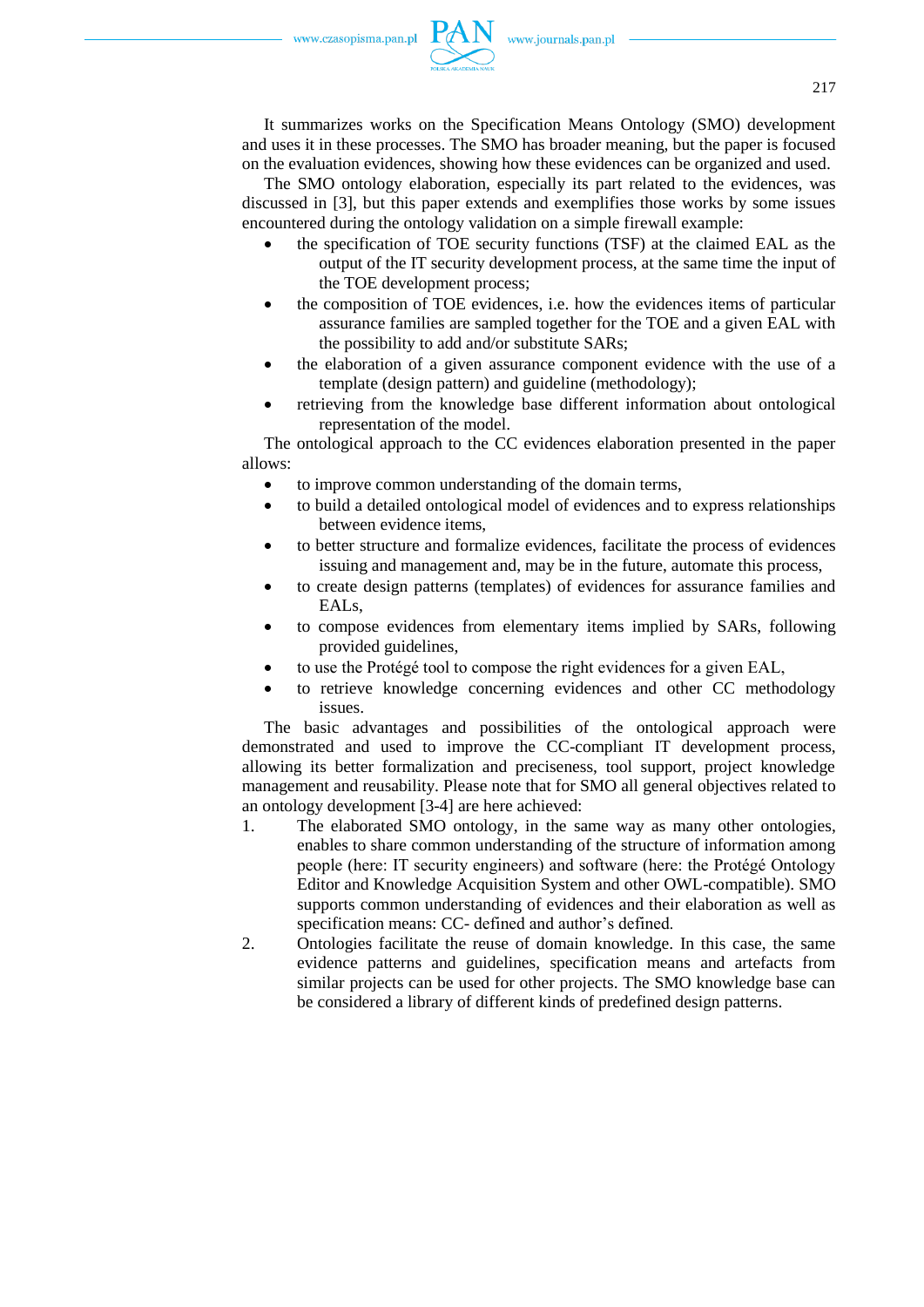

- 3. SMO allows to make explicit assumptions for a domain. It deals mainly with predefined relationships. For example, the family evidences are based on components, patterns and guidelines assigned for them, while the specification items have predefined mapping items.
- 4. SMO separates domain knowledge (items related to evidences, specification means as a whole, designed to use in many different projects) from operational knowledge (how to use this domain knowledge to compose a new security target specification or to elaborate new TOE evidences).
- 5. SMO, as many other ontologies, supports the analyses of the domain knowledge. For example, some variants of security solutions, evidences or relationships can be considered for use (trade-offs). A simple risk analysis can be performed and, based on its results, security objectives can be specified.

The ontology development is always an iterative and incremental process, beginning with the basic classes and properties. As more complicated classes, properties and restrictions are added, the ontology is getting more matured and is able to express sophisticated relationships and to get answers for advanced competency questions. It brings additional benefits to the ontology users. This implies future works.

During validations, SMO is iteratively extended, focusing on: deeper structurization, more design patterns, additional guidelines, and more enhanced ontology properties and restrictions. After revision and extension the discussed SMO is called now the IT Security Development Ontology (ITSDO).

From the practical point of view some problems were encountered. The Protégé is a good tool for the ontology development, editing and experimentation. It is useful to elaborate even complicated models of the data structures and relationships in the Common Criteria knowledge domain. It can be used by the ontology/knowledge base developers, but this tool is completely inconvenient for the Common Criteria methodology end-users (IT security developers, consultants, evaluators). The results of the presented works (data structurization, relationships, data forms, queries, functionality, etc.) can be very useful as conceptual models during the software tool development – tool supporting the CC-related processes. The Protégé, equipped with the elaborated knowledge base, is very useful for experimentation and the users requirement identification to create such a tool.

The results (models) of presented researches were used as the input for the CCMODE R&D Project (Common Criteria compliant, Modular, Open IT security Development Environment) carried out by the Institute of Innovative Technologies EMAG [16]. The objective of the project is to work out a methodology and tools to develop and manage development environments of IT security-enhanced products and systems for the purposes of their future certification. The SMO is a prototype of different solutions which have been elaborated in this project, e.g.: an SMO part related to enhanced generics is used in decision support related to the ST elaboration, a part related to the evidences is the basis for defining the patterns of evidences and their software implementation.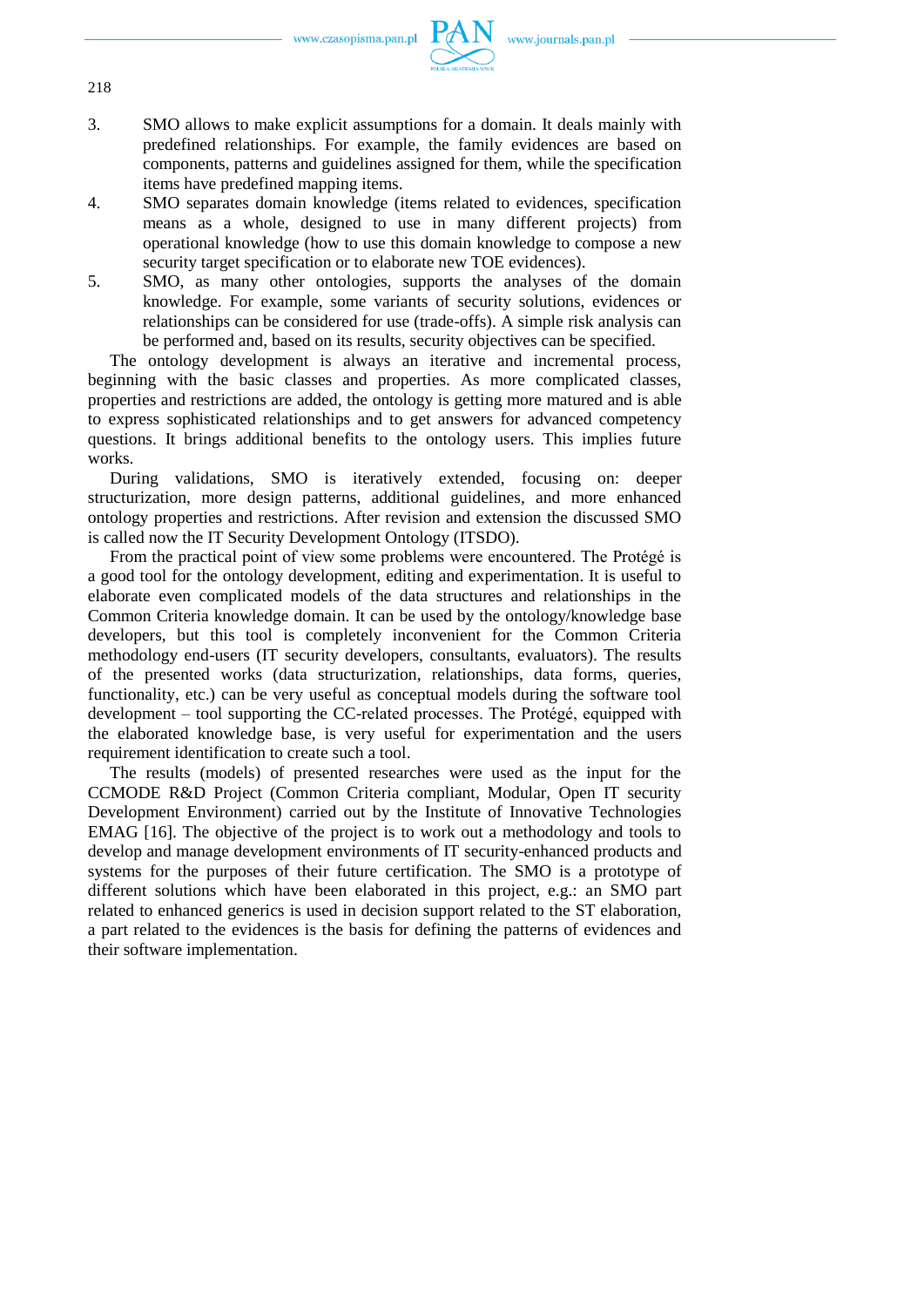



Fig. 7. Evidence example elaborated on the SMO basis in the CCMODE project.

Fig. 7 presents the "*ADV\_TDS.5 Complete semiformal modular design*" evidence (for EAL6) in the GenDoc application, which is one of the software components of the CCMODE Tools. The Gendoc, based on MS Word, is equipped with the specialized functionality and integrated with other software components and the knowledge base [17]. In the CCMODE Tools several ontologies were applied (not discussed here), but one of them, related to the evaluation evidences, is based directly on the R&D works presented in this paper (SMO). Referring to section 5.4, this ontology considers more details of evidences (in comparison with the EvidenceTemplate subclass), and instead of the common guide for the given assurance family (the EvidenceGuide subclass) it offers the enhanced, well structurized context help based on the Common Criteria details and providing hints and templates for fields (text-, tables-, lists patterns, etc.).

In the upper left corner of Fig. 7 the structure of the *ADV\_TDS.5* evidence document is shown as the tree of fields. Some fields are filled in by the TOE project knowledge base data automatically, others are filled by the TOE developer with the help system use. The example of a field is shown in the upper right part of Fig. 7. It presents mapping of the TOE security functions interfaces (TSFIs) to the modules of the TOE (here: intelligent sensor MCX used in mines).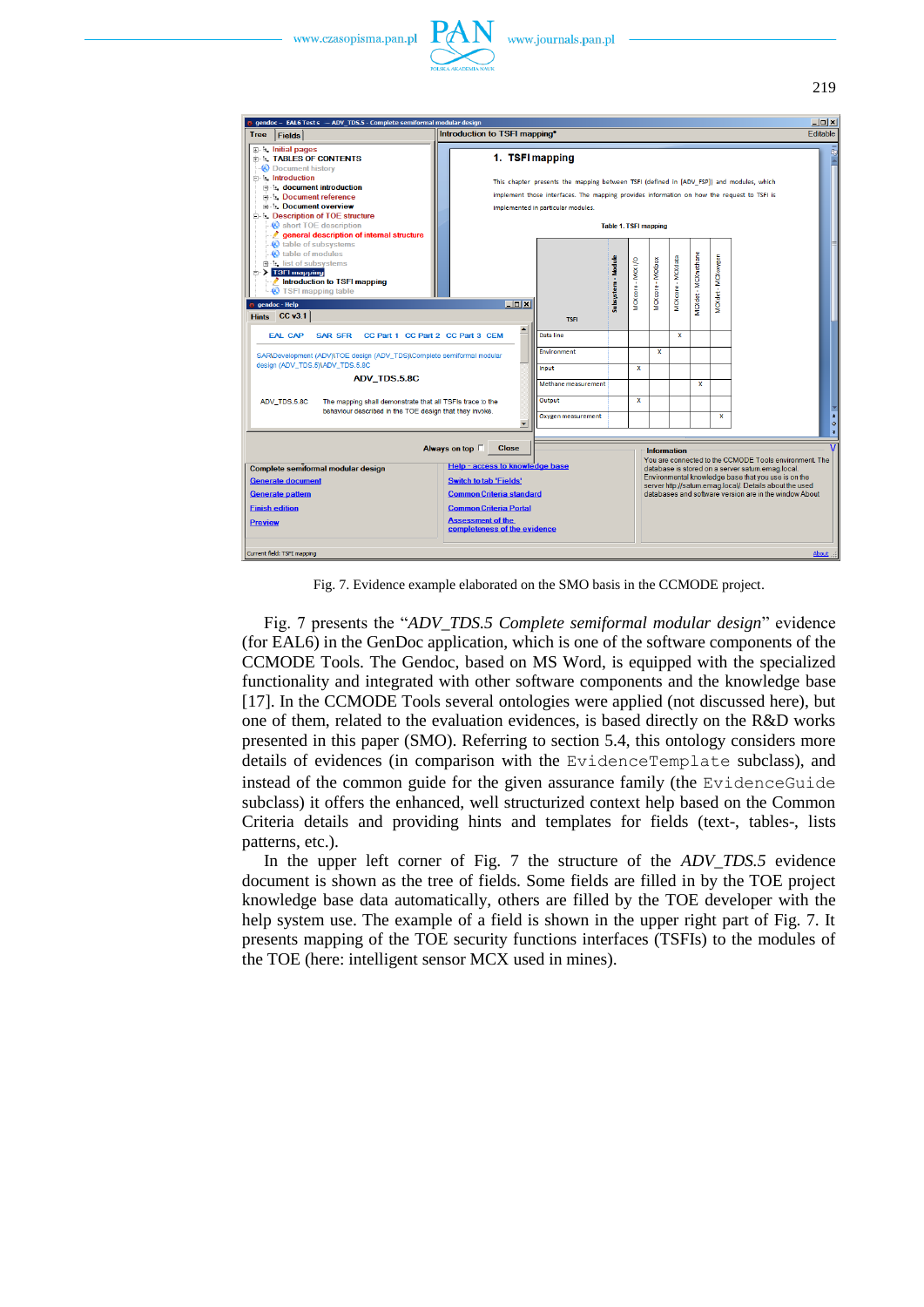

#### **Acknowledgments**

This work was conducted using the Protégé resource, which is supported by the grant LM007885 from the United States National Library of Medicine.

The results of the paper were used in the project CCMODE co-financed from EU Resources within European Regional Development Fund (UDA POIG 01.03.01.156/08).

# **References**

- [1] Common Criteria for IT security evaluation, part 1-3. v. 3.1. 2009.
- [2] Common Criteria Portal. http://www.commoncriteriaportal.org/ Accessed Feb 2013.
- [3] Bialas A.: *Ontology Based Model of the Common Criteria Evaluation Evidences*. Theoretical and Applied Informatics, ISSN 1896-5334, Vol. 25 (2013), no. 2, pp.69-91.
- [4] Noy, N.F., McGuiness, D.L.: *Ontology Development 101: A Guide to Creating Your First Ontology*. In: Stanford Knowledge Syst. Lab. Tech. Rep. KSL-01-05 and Stanford Medical Informatics Tech. Rep. SMI-2001-0880. Stanford University, CA, 2001. http://wwwksl.stanford.edu/people/dlm/papers/ontology-tutorial-noy-mcguinness-abstract.html Accessed March 2013.
- [5] Protégé Ontology Editor and Knowledge Acquisition System, v.3.4. Stanford University. http://protege.stanford.edu/ (2008). Accessed May 2008, March 2013.
- [6] Bialas, A.: *Ontology-based Security Problem Definition and Solution for the Common Criteria Compliant Development Process*. In: Proceedings of 2009 Fourth International Conference on Dependability of Computer Systems (DepCoS-RELCOMEX 2009), pp. 3-10. ISBN 978-0-7695-3674-3, IEEE Computer Society, Los Alamitos; Washington; Tokyo.
- [7] Bialas, A.: *Validation of the Specification Means Ontology on the Simple Firewall Case*. In: Arabnia H., Daimi K. (Eds.), Proc. of the 2009 Int. Conf. on Security and Management, (WORLDCOMP'09 – The 2009 World Congress in Computer Science, Computer Engineering, and Applied Computing), Vol. I, pp. 278-284. ISBN: 1-60132-124-4, 1-60132- 125-2 (1-60132-126-0, CSREA Press, Las Vegas.
- [8] Białas A., *Ontological approach to the motion sensor security development*. Electrical Review (Przegląd Elektrotechniczny), ISSN 0033-2097, vol. 85 (R.85), Number 11/2009, 36-44. Sigma-NOT, Warsaw.
- [9] Bialas, A.: *Semiformal framework for ICT security development*. Presentation on the 8th International Common Criteria Conference, Rome, 25-27 September 2007. http://www.8iccc.com/index.php Accessed April 2009.
- [10] Bialas, A.: *Semiformal Approach to the IT Security Development*. In: W. Zamojski, J. Mazurkiewicz, J. Sugier, T. Walkowiak (Eds.) Proc. of the Int. Conf. on Dependability of Computer Systems DepCoS-RELCOMEX 2007, pp. 3-11. ISBN 0-7695-2850-3, IEEE Computer Society, Los Alamitos; Washington; Tokyo 2007.
- [11] Bialas, A.: *Semiformal Common Criteria Compliant IT Security Development Framework*. Studia Informatica vol. 29, Number 2B(77), Silesian University of Technology Press Gliwice 2008. http://www.znsi.aei.polsl.pl/ Accessed March 2013.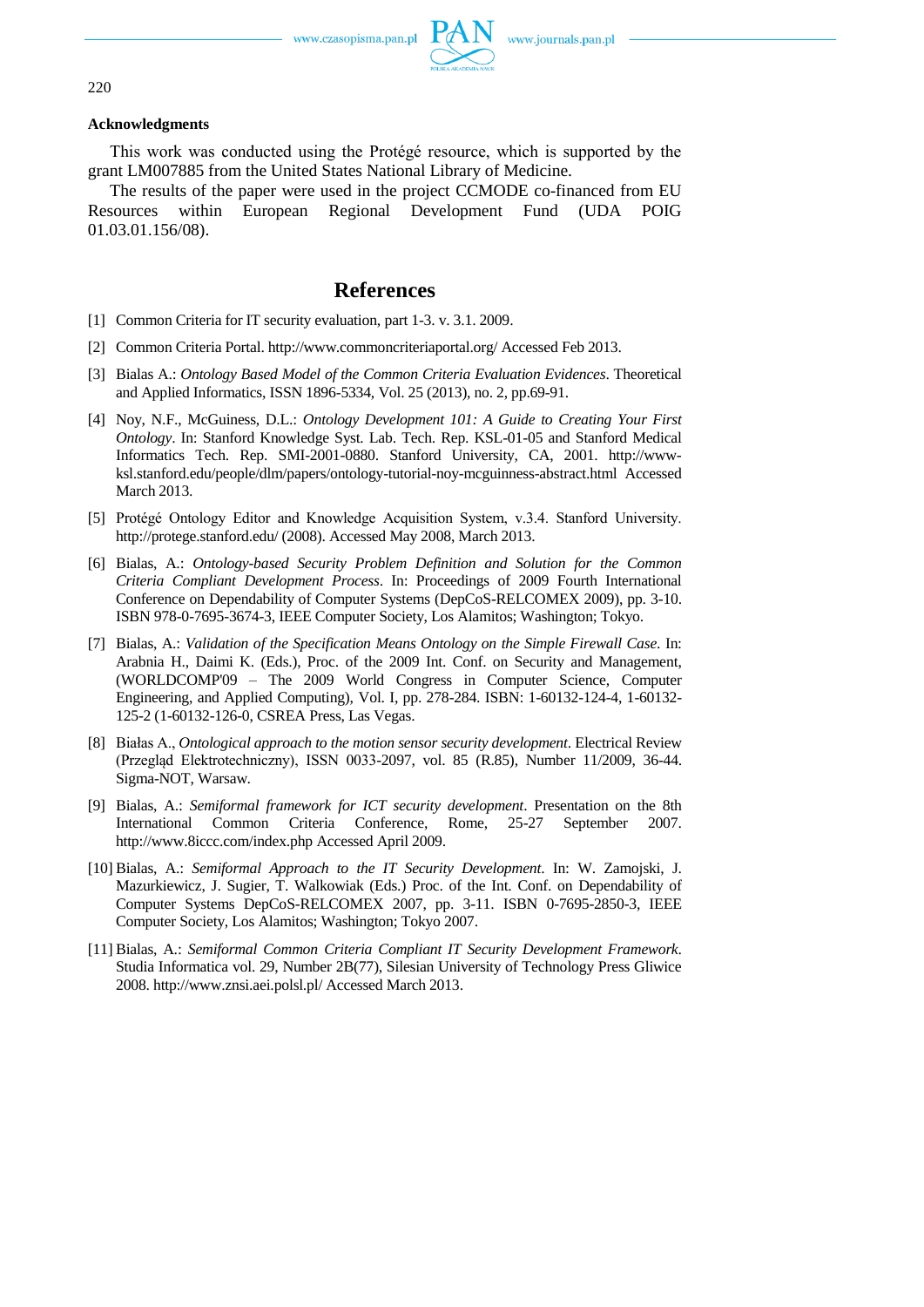- [12] Bialas, A.: *Ontology-based Approach to the Common Criteria Compliant IT Security Development*. In: H. Arabnia, S., Aissi, M., Bedworth (eds.) Proc. of the 2008 Int. Conf. on Security and Management, pp. 586-592. CSREA Press, Las Vegas.
- [13] ISO/IEC TR 15446. Guide for the production of protection profiles and security targets, 2009.
- [14] BSI Guidelines for Developer Documentation according to Common Criteria Version 3.1. Bundesamt für Sicherheit in der Informationstechnik, Bonn, 2007.
- [15] Higaki W.H.: *Successful Common Criteria Evaluation. A Practical Guide for Vendors*. Copyright 2010 by Wesley Hisao Higaki, Lexington, KY 2011.
- [16] CCMODE (Common Criteria compliant, Modular, Open IT security Development Environment). Project co-financed from EU Resources within European Regional Development Fund (UDA POIG 01.03.01.156/08 http://www.commoncriteria.pl/. Accessed 20 March 2013.
- [17] Białas A. (pod red.): *Komputerowe wspomaganie procesu rozwoju produktów informatycznych o podwyższonych wymaganiach bezpieczeństwa*, Wydawnictwo Instytutu Technik Innowacyjnych EMAG, sfinansowano ze środków UE POIG 1.3.1, Katowice 2012; (Bialas A. (Ed): *Computer-aided development of the high integrity IT products*, Institute of Innovative Technologies EMAG, Katowice, 2012, monograph in Polish).

#### **Walidacja modelu materiału dowodowego do oceny zabezpieczeń według metodyki**  *Wspólne Kryteria* **bazującego na ontologii**

#### Streszczenie

Artykuł przedstawia wybrane zagadnienia dotyczące walidacji modelu materiału dowodowego służącego do oceny zabezpieczeń informatycznych, opracowanego w oparciu o metody inżynierii wiedzy i metodykę "Wspólne Kryteria" (ISO/IEC 15408 Common Criteria). Artykuł stanowi kontynuację artykułu [3], nakreślającego tło tematyki i wprowadzającego ontologię środków specyfikacji (*SMO – Specification Means Ontology*). Niniejszy artykuł poświęcono walidacji modelu danych opartego na SMO i związanego z metodyką Common Criteria.

Na wstępie artykuł zawiera krótkie informacje wprowadzające dotyczące: podejścia ontologicznego, rozważanej dziedziny wiedzy oraz pojęć wprowadzonych przez SMO. Główną część artykułu (Rozdział 5) poświęcono wybranym zagadnieniom dotyczącym wykorzystania ontologii SMO i związanej z nią bazy wiedzy – zagadnieniom napotkanym podczas walidacji rozwiązań na przykładzie projektu systemu zaporowego.

W sekcji 5.1 wskazano punkt startowy tworzenia materiału dowodowego dla produktu informatycznego, czyli przedmiotu oceny (*TOE – Target of Evaluation*). Punktem tym jest specyfikacja funkcji zabezpieczających zawarta w zadaniu zabezpieczeń (*ST – Security Target*). Funkcje te należy zaimplementować w produkcie informatycznym na zadanym poziomie uzasadnionego zaufania EAL (*Evaluation Assurance Level*), czyli opracować na odpowiednim poziomie szczegółowości materiał dowodowy. Jego wykaz dla systemu zaporowego *MyFirewall*/EAL4+ zawiera Tab.1.

Sekcja 5.2 ilustruje model materiału dowodowego implikowanego przez komponenty danego pakietu EAL – pokazuje organizację materiału jako całości z uwzględnieniem wzbogacenia i rozszerzenia pakietu EAL4 do EAL4+.